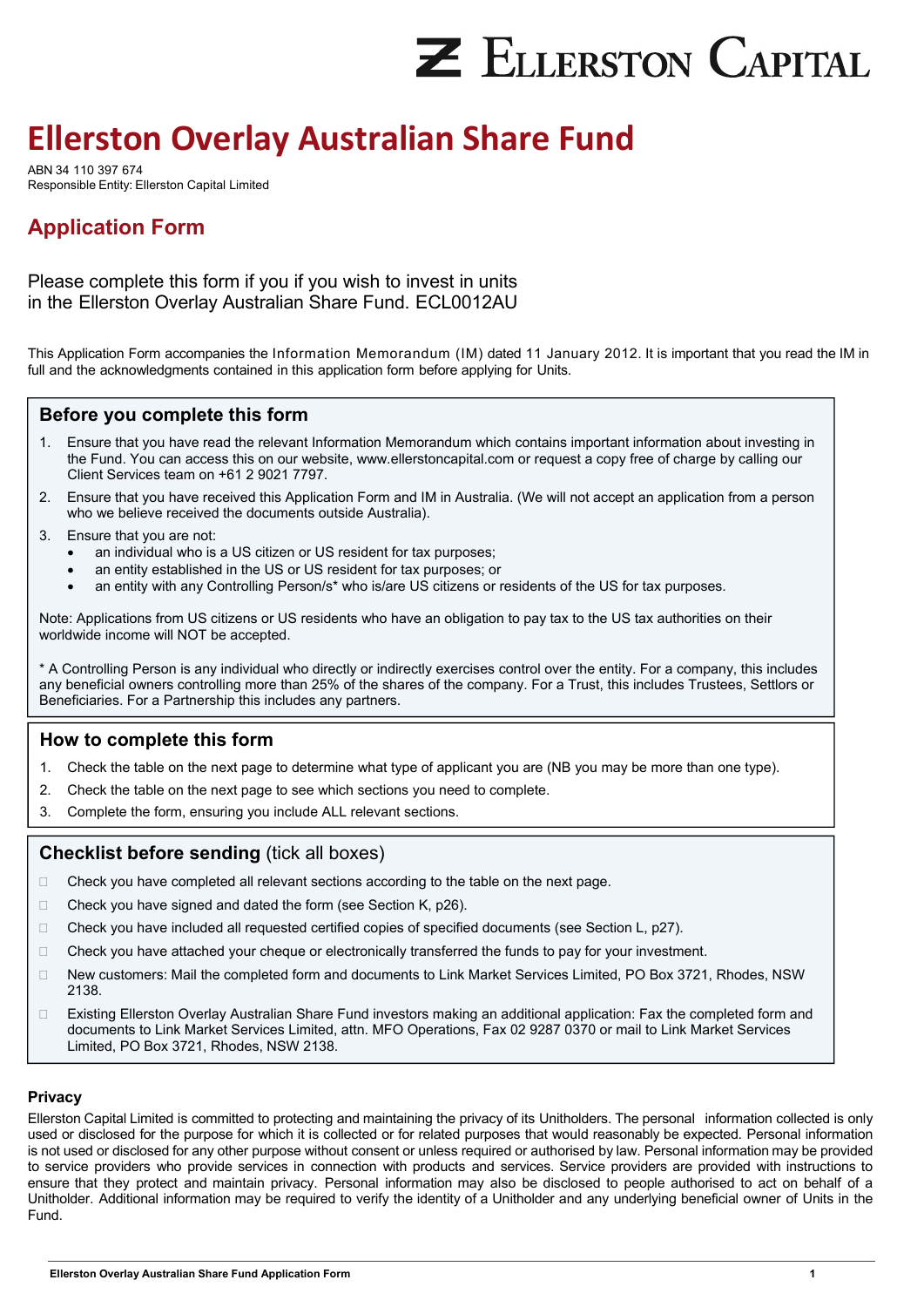|        | What type of applicant are you? (Please tick the boxes that apply to you)      |                            |  |  |  |  |  |
|--------|--------------------------------------------------------------------------------|----------------------------|--|--|--|--|--|
|        | <b>Investor</b>                                                                | Sections you must complete |  |  |  |  |  |
| $\Box$ | Custodian of investment platform (go to Sections A, p3 and A(1), p3)           | A, $A(1)$ , B through L    |  |  |  |  |  |
| $\Box$ | Company investors (go to Sections A, p3 and A(2), p4)                          | A, $A(2)$ , B through L    |  |  |  |  |  |
| $\Box$ | Trust investors (go to Sections A, p3 and A(3), p6)                            | A, A(3), B through L       |  |  |  |  |  |
| $\Box$ | Individual/joint and sole trader investors (go to Sections A, p3 and A(4), p8) | A, $A(4)$ , B through L    |  |  |  |  |  |
| $\Box$ | Partnership investors (go to Sections A, p3 and A(5), p9)                      | A, A(5), B through L       |  |  |  |  |  |
| $\Box$ | Association investors (go to Sections A, p3 and A(6), p11)                     | A, $A(6)$ , B through L    |  |  |  |  |  |
| $\Box$ | Registered cooperative investors (go to Sections A, p3 and A(7), p12)          | A, $A(7)$ , B through L    |  |  |  |  |  |
| $\Box$ | Government body investors (go to Sections A, p3 and A(8), p13)                 | A, $A(8)$ , B through L    |  |  |  |  |  |

|        | <b>The sections of this form</b> (Please tick relevant sections as you complete them) |                                                                                                                                                                                                                                                                                                                                                                                                                                                                                                                                                                                                                                  |  |  |  |
|--------|---------------------------------------------------------------------------------------|----------------------------------------------------------------------------------------------------------------------------------------------------------------------------------------------------------------------------------------------------------------------------------------------------------------------------------------------------------------------------------------------------------------------------------------------------------------------------------------------------------------------------------------------------------------------------------------------------------------------------------|--|--|--|
|        | <b>Section</b>                                                                        |                                                                                                                                                                                                                                                                                                                                                                                                                                                                                                                                                                                                                                  |  |  |  |
|        | <b>Section A</b>                                                                      | Investor details. All information about the investor(s), including full name, residential address (mandatory),<br>postal address (optional) and contact details as well as details for corporate or trust investors.                                                                                                                                                                                                                                                                                                                                                                                                             |  |  |  |
| $\Box$ | <b>Section B</b>                                                                      | Investment and payment details. The amount you wish to invest in the Ellerston Overlay Australian Share<br>Fund and your payment method.                                                                                                                                                                                                                                                                                                                                                                                                                                                                                         |  |  |  |
| $\Box$ | <b>Section C</b>                                                                      | Distribution payment instructions. Details of your nominated bank account for credit of distributions and<br>redemptions. Must be an account with an Australian domiciled financial institution.                                                                                                                                                                                                                                                                                                                                                                                                                                 |  |  |  |
| $\Box$ | <b>Section D</b>                                                                      | Contact details and preferred communication method. Please provide contact details, where we can<br>send all correspondence including transactions, distribution and tax statements, ongoing disclosures and<br>other materials, according to your preferred method of communication.                                                                                                                                                                                                                                                                                                                                            |  |  |  |
| П      | <b>Section E</b>                                                                      | Acting authority or authorized representative. Only one TFN is required unless the investment is a joint<br>holding in which case all individuals should provide a TFN.                                                                                                                                                                                                                                                                                                                                                                                                                                                          |  |  |  |
| $\Box$ | <b>Section F</b>                                                                      | Operating authority. Advise us who has authority to operate your account.                                                                                                                                                                                                                                                                                                                                                                                                                                                                                                                                                        |  |  |  |
| $\Box$ | <b>Section G</b>                                                                      | Financial advisor details. Please record the details here of your financial advisor if you wish them to be<br>registered on your account.                                                                                                                                                                                                                                                                                                                                                                                                                                                                                        |  |  |  |
| $\Box$ | <b>Section H</b>                                                                      | Tax certification - FATCA (US) and CRS (other jurisdictions). You MUST complete this section if you<br>are an individual, joint investor or sole trader OR if you are investing as an entity of any kind. You must also<br>indicate whether you are or are not a US citizen or resident for tax purposes, and provide other information<br>as requested.                                                                                                                                                                                                                                                                         |  |  |  |
| $\Box$ | Section I                                                                             | Subscription terms and conditions. Includes privacy information.                                                                                                                                                                                                                                                                                                                                                                                                                                                                                                                                                                 |  |  |  |
| $\Box$ | Section J                                                                             | Declarations and signatures. Ensure each investor reads this section and signs and dates the form.                                                                                                                                                                                                                                                                                                                                                                                                                                                                                                                               |  |  |  |
| $\Box$ | <b>Section K</b>                                                                      | Investor identification information. This is a checklist, to help you ensure you provide the information we<br>require. As well as enabling us to register your account properly, you help us to fulfil our obligations under<br>the Anti-Money Laundering and Counter-Terrorism Financing Act 2006 (AML/CTF law) to identify and verify<br>the identity of investors before providing a 'designated service'. In order for us to fulfil our obligations we<br>must ask all investors to provide information and documents, details of which are specified in the Information<br>Memorandum as well as on this application form. |  |  |  |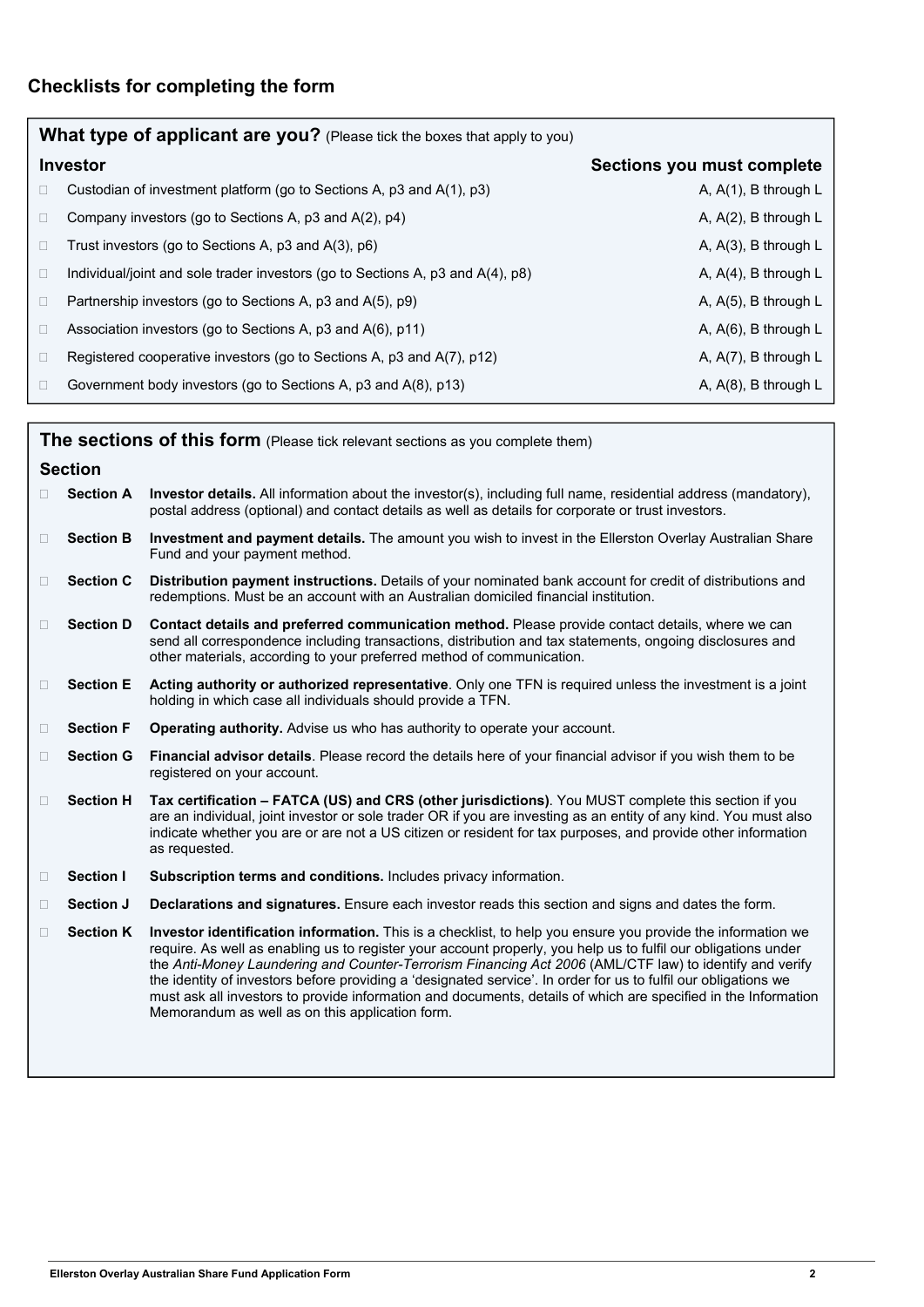## Section A **Investor details**

ALL investors please answer these questions:

**Are you an existing Ellerston Overlay Australian Share Fund investor?** 

 **No –** Complete all sections of application form as per table on page [2] of this form.

 **Yes –** Complete existing account details In **Section A** below, and **Section J** on page 26.

| Account name |  |  |  |  |  |  |
|--------------|--|--|--|--|--|--|
|--------------|--|--|--|--|--|--|

Account no.

**All types of investor: How would you like your account name to be registered?** *(Check spelling matches details below)*

Registered name(s):

Investor 2 Investor 3 Held for the account of (if relevant):  $\vert$  <  $\vert$   $>$   $\vert$   $>$   $\vert$   $>$   $\vert$   $>$   $\vert$   $>$   $\vert$   $>$   $\vert$   $>$   $\vert$   $>$   $\vert$   $>$   $\vert$   $>$   $\vert$   $>$   $\vert$   $>$   $\vert$   $>$   $\vert$   $>$   $\vert$   $>$   $\vert$   $>$   $\vert$   $>$   $\vert$   $>$   $\vert$   $>$   $\vert$   $>$   $\vert$   $>$   $\vert$   $>$   $\vert$   $>$   $\vert$   $>$ 

Please specify the source of funds and wealth used to acquire the investment e.g. sale of assets, member contributions to a Super Fund, earnings, inheritance, gift, private assets, savings etc.

## Section A(**1**) **Custodians of investment platforms**

Please provide details of the operator/issuer of the relevant managed investment scheme, superannuation fund, IDPS or IDPS-like scheme for which you are the custodian. If a nominee company forms part of the business relationship for this application, copy this section and also complete for the section A(1) for the nominee.

| Full name of custodian or nominee                                                                          |           |              | <b>ACN or ABN</b>          |                                                       |
|------------------------------------------------------------------------------------------------------------|-----------|--------------|----------------------------|-------------------------------------------------------|
|                                                                                                            |           |              |                            |                                                       |
| Registered office street address (PO Box is NOT acceptable)                                                |           |              |                            |                                                       |
| Street address<br>Level                                                                                    |           |              | Town/suburb                |                                                       |
|                                                                                                            |           |              |                            |                                                       |
| <b>State</b>                                                                                               | Post code |              | Country (if not Australia) |                                                       |
|                                                                                                            |           |              |                            |                                                       |
| Principle place of business street address (PO Box is NOT acceptable)<br>Street address<br>Level           |           |              | Town/suburb                |                                                       |
|                                                                                                            |           |              |                            |                                                       |
| <b>State</b>                                                                                               | Post code |              | Country (if not Australia) |                                                       |
|                                                                                                            |           |              |                            |                                                       |
| Country of incorporation, formation or establishment                                                       |           |              |                            | Australian regulatory licence number (eg AFSL or RSE) |
|                                                                                                            |           |              |                            |                                                       |
| Is the Company public or proprietary/private?                                                              |           |              |                            |                                                       |
| □ Public □ Proprietary/private                                                                             |           |              |                            |                                                       |
| Type of investment platform (tick one)                                                                     |           |              |                            |                                                       |
| $\Box$ Registered managed investment scheme $\Box$ Superannuation fund $\Box$ IDPS $\Box$ IDPS-like scheme |           |              |                            |                                                       |
| $\Box$ Other (please specify)                                                                              |           |              |                            |                                                       |
| Name of investment platform                                                                                |           | Licence type |                            |                                                       |
|                                                                                                            |           |              |                            |                                                       |
| <b>Postal address</b>                                                                                      |           |              |                            |                                                       |
| Street or PO Box address<br>Level                                                                          |           |              | Town/suburb                |                                                       |
|                                                                                                            |           |              |                            |                                                       |
| <b>State</b>                                                                                               | Post code |              | Country                    |                                                       |
|                                                                                                            |           |              |                            |                                                       |
| <b>Work Phone</b><br>Home phone                                                                            |           | Fax          |                            | Mobile                                                |
|                                                                                                            |           |              |                            |                                                       |
| Email                                                                                                      |           |              |                            |                                                       |
|                                                                                                            |           |              |                            |                                                       |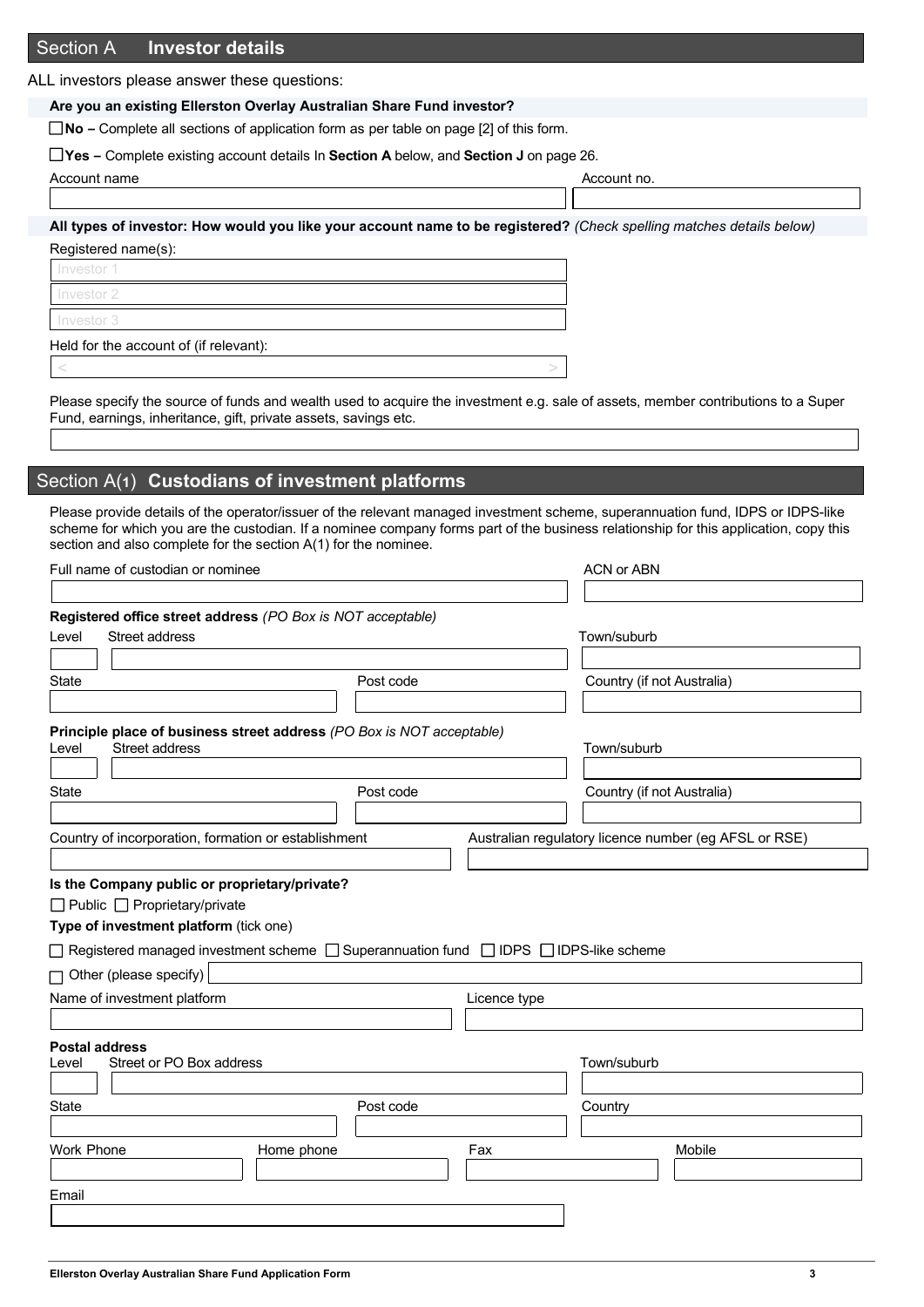## Section A(**2**) **Company investors and corporate trustee(s)**

To fulfil AML/CTF requirements, this section must be completed by a custodian/nominee representing a trust such as a superannuation fund or other trust even if the Corporate Trustee does not form part of the registered name.

Full name of company as registered with ASIC or overseas regulator

| Country of incorporation, formation or establishment                                                                                                                                                           |            |                                                   |                        |             |        |
|----------------------------------------------------------------------------------------------------------------------------------------------------------------------------------------------------------------|------------|---------------------------------------------------|------------------------|-------------|--------|
| Registered Office street address (PO Box is NOT acceptable)<br>Street address<br>Level                                                                                                                         |            |                                                   |                        | Town/suburb |        |
|                                                                                                                                                                                                                |            |                                                   |                        |             |        |
| State                                                                                                                                                                                                          |            | Post code                                         |                        | Country     |        |
|                                                                                                                                                                                                                |            |                                                   |                        |             |        |
| Principal place of business street address (PO Box is NOT acceptable)<br>Street address<br>Level                                                                                                               |            |                                                   |                        | Town/suburb |        |
|                                                                                                                                                                                                                |            |                                                   |                        |             |        |
| <b>State</b>                                                                                                                                                                                                   |            | Post code                                         |                        | Country     |        |
| <b>Postal address</b><br>Street or PO Box address<br>Level                                                                                                                                                     |            |                                                   |                        | Town/suburb |        |
|                                                                                                                                                                                                                |            |                                                   |                        |             |        |
| State                                                                                                                                                                                                          |            | Post code                                         |                        | Country     |        |
|                                                                                                                                                                                                                |            |                                                   |                        |             |        |
| <b>Work Phone</b>                                                                                                                                                                                              | Home phone |                                                   | Fax                    |             | Mobile |
|                                                                                                                                                                                                                |            |                                                   |                        |             |        |
| Email                                                                                                                                                                                                          |            |                                                   |                        |             |        |
|                                                                                                                                                                                                                |            |                                                   |                        |             |        |
| Australian Tax File Number OR Exemption details (if applicable)                                                                                                                                                |            |                                                   |                        |             |        |
| $XXX - XXX - XXX$<br>Is the Company public or proprietary/private?<br>$\Box$ Public $\Box$ Proprietary/private                                                                                                 |            |                                                   |                        |             |        |
|                                                                                                                                                                                                                |            |                                                   |                        |             |        |
|                                                                                                                                                                                                                |            |                                                   | $XX - XXX - XXX - XXX$ |             |        |
| Registration Details (tick the box that applies)<br>□ ASIC registered (provide ACN, ABN, ARBN or ARSN)<br>$\Box$ Foreign registered (provide foreign registration number)<br>Provide name of foreign regulator |            |                                                   |                        |             |        |
| Company type (Please tick one of the below)                                                                                                                                                                    |            |                                                   |                        |             |        |
| Australian company (public/listed)                                                                                                                                                                             |            |                                                   |                        |             |        |
| Australian company (proprietary or private)                                                                                                                                                                    |            |                                                   |                        |             |        |
| Majority-owned subsidiary of an Australian listed company<br>□ Company licensed and subject to the regulatory oversight of a Commonwealth, State or Territory statutory regulator in relation to its           |            |                                                   |                        |             |        |
| activities as a company e.g. AFSL, RSL or RSE<br>Foreign company (public/listed)                                                                                                                               |            |                                                   |                        |             |        |
| $\Box$ Foreign company (proprietary or private)                                                                                                                                                                |            |                                                   |                        |             |        |
| <b>Directors</b> (to be completed for a proprietary company or foreign private company)                                                                                                                        |            |                                                   |                        |             |        |
| How many directors are there?                                                                                                                                                                                  |            | Please provide full names of each director below. |                        |             |        |
| Given names                                                                                                                                                                                                    |            |                                                   | Family names           |             |        |
| Director 1                                                                                                                                                                                                     |            |                                                   |                        |             |        |
| Director 2                                                                                                                                                                                                     |            |                                                   |                        |             |        |
|                                                                                                                                                                                                                |            |                                                   |                        |             |        |
| Director 3<br>Director 4                                                                                                                                                                                       |            |                                                   |                        |             |        |

٦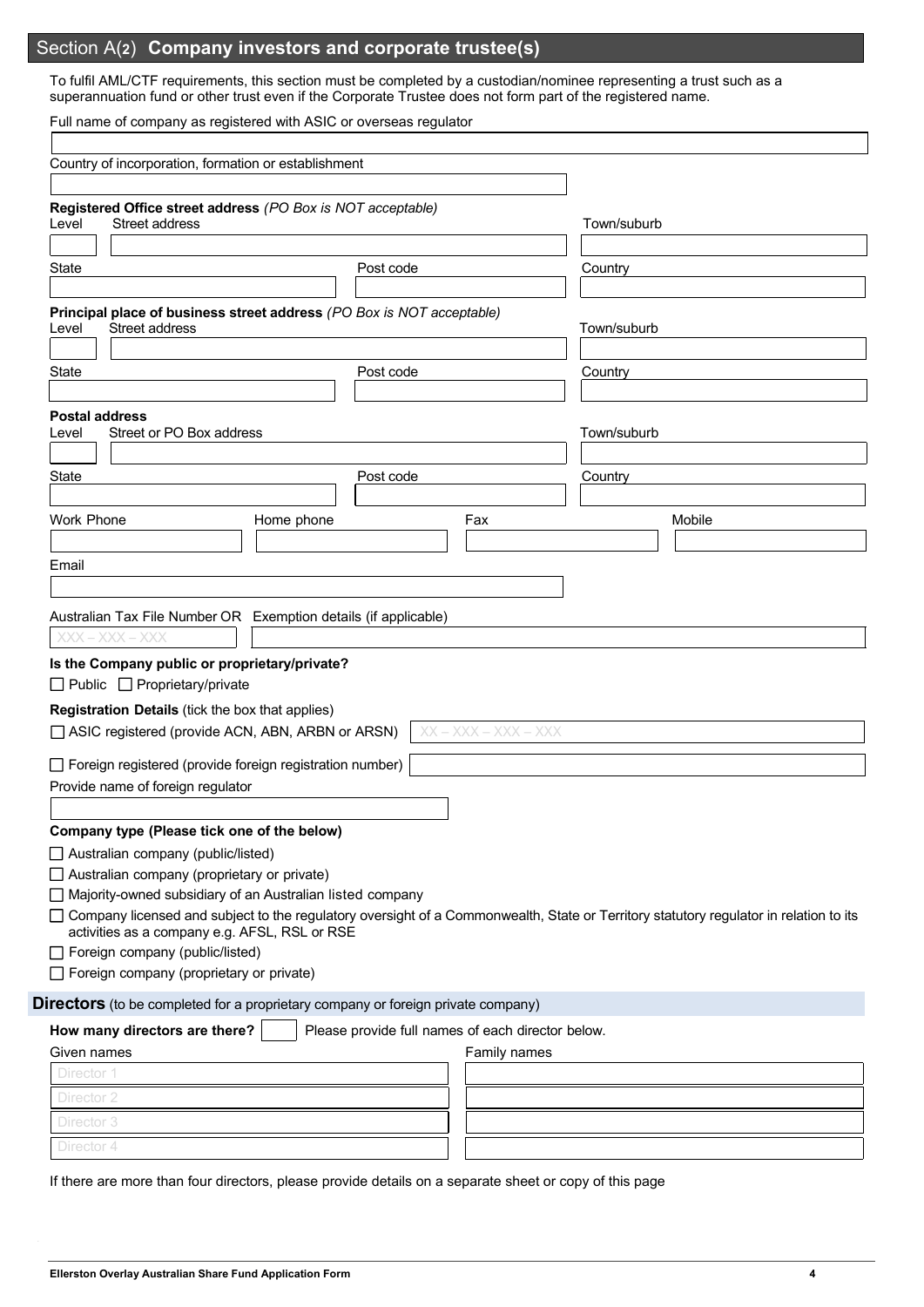## **Shareholders/beneficial owners**

This section should be completed by:

- Any unlisted public company or proprietary company that is NOT licensed and subject to the regulatory oversight of a Commonwealth, State or Territory statutory regulator in relation to its activities as a company, and
- Any foreign private company.

Please provide details of:

- Each individual who ultimately owns 25% or more of the issued capital of the company through direct or indirect shareholdings; OR
- Any individual who is entitled (directly or indirectly) to exercise 25% or more of the voting rights.

If no one satisfies either of the above categories, provide details instead of:

 The most senior managing official(s) (or equivalent) of the company (such as the managing director or directors who are authorised to make policy, operating or financial decisions or failing that, who is/are authorized to sign on behalf of the company).

All individuals below will be required to provide identification in accordance with the checklist in Section L, pp27-28.

## **Individual 1**  Title:  $\Box$  Mr  $\Box$  Mrs  $\Box$  Miss  $\Box$  Ms  $\Box$  Other (specify) Given names (in full) **Date of birth** Date of birth Date of birth Date of birth Date of birth Date of birth Date of birth Date of birth Date of birth Date of birth Date of Date of Date of Date of Date of Date of Date of Da Surname/family name **Residential street address** *(PO Box is NOT acceptable)* Unit no. Street address Town/suburb State **Country Country Country** Post code **Post code** Country **Individual 2**  Title:  $\Box$  Mr  $\Box$  Mrs  $\Box$  Miss  $\Box$  Ms  $\Box$  Other (specify) Given Names (in full) Contract the Contract of birth of birth and the Date of birth Date of birth Surname/Family name **Residential street address** *(PO Box is NOT acceptable)* Street address Town/suburb State **Country Country Country** Post code **Post code** Country **Individual 3**  Title:  $\Box$  Mr  $\Box$  Mrs  $\Box$  Miss  $\Box$  Ms  $\Box$  Other (specify) Given names (in full) **Date of birth** Date of birth Surname/family name **Residential street address** *(PO Box is NOT acceptable)* Unit no. Street address Town/suburb State **Country Country Country Country Post code** Country Country **Individual 4**  Title:  $\Box$  Mr  $\Box$  Mrs  $\Box$  Miss  $\Box$  Ms  $\Box$  Other (specify) Given names (in full) **Date of birth** Date of birth Surname/family name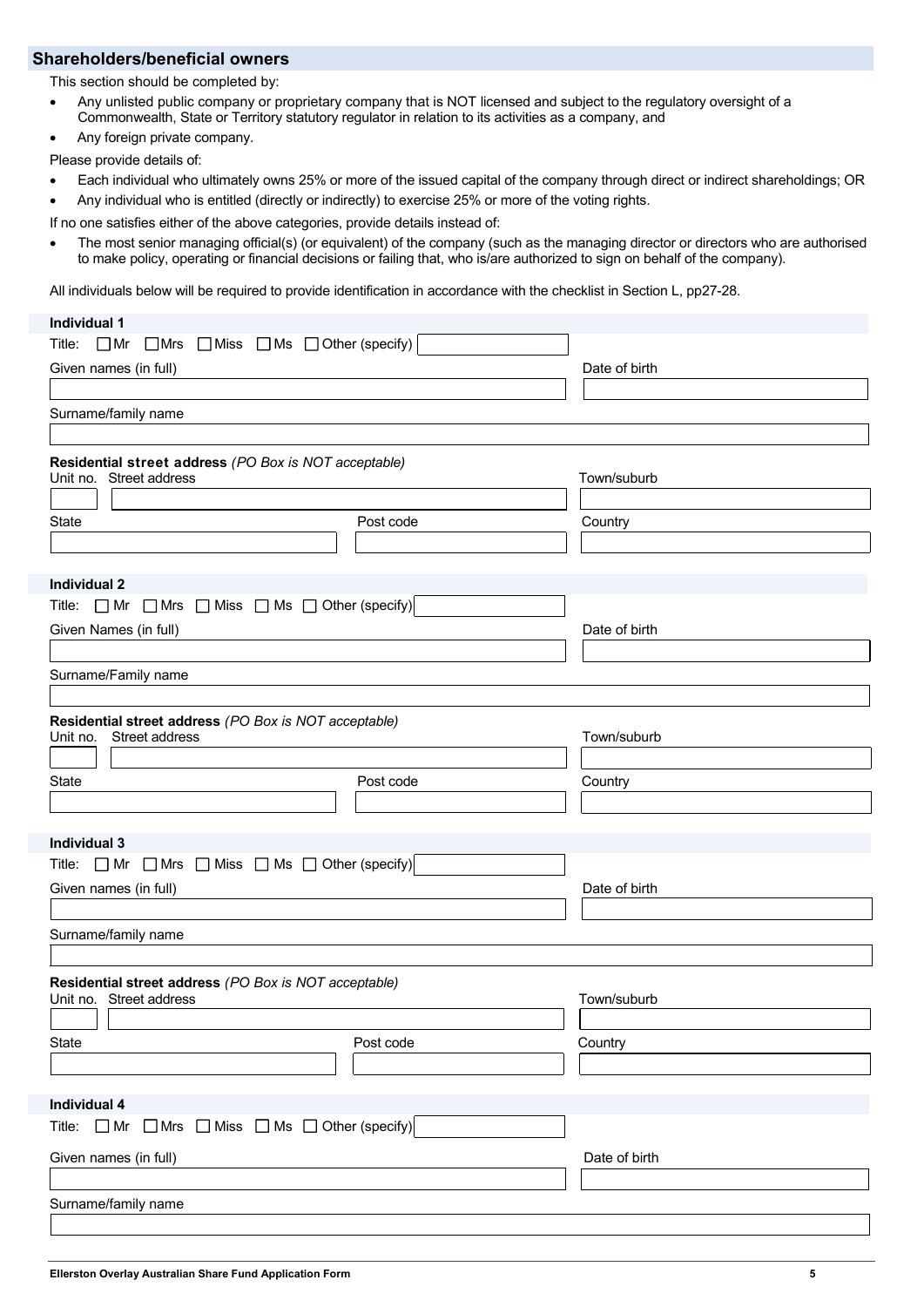|  | Residential street address (PO Box is NOT acceptable) |
|--|-------------------------------------------------------|
|--|-------------------------------------------------------|

| Unit no. Street address |           | Town/suburb |  |
|-------------------------|-----------|-------------|--|
|                         |           |             |  |
| State                   | Post code | Country     |  |
|                         |           |             |  |
|                         |           |             |  |
|                         |           |             |  |

## Section A(**3**) **Trusts and superannuation funds**

In this section you should provide details of the trust itself and you may need to provide details of the beneficiaries, the trustees, the settlor and the appointer (as applicable).

| Full name of trust or superannuation fund                                                                         |                       |
|-------------------------------------------------------------------------------------------------------------------|-----------------------|
|                                                                                                                   |                       |
| Country of establishment or formation                                                                             | Date of establishment |
|                                                                                                                   |                       |
| Business name of the trustee (if applicable)                                                                      |                       |
|                                                                                                                   |                       |
|                                                                                                                   |                       |
| <b>Type of trust</b>                                                                                              |                       |
| Please confirm the type of trust (tick one):                                                                      |                       |
| Regulated self-managed superannuation fund, regulated<br>by the ATO                                               |                       |
| Provide the SMSF's ABN:                                                                                           |                       |
| Registered managed investment scheme (MIS), regulated                                                             |                       |
| by ASIC                                                                                                           |                       |
| Provide the ARSN of the registered MIS:                                                                           |                       |
| Unregistered managed investment scheme (MIS) with                                                                 |                       |
| only wholesale clients and which does not make small scale<br>offerings under S1012E of the Corporations Act 2001 |                       |
| Provide the ABN of the unregistered MIS:                                                                          |                       |
|                                                                                                                   |                       |
| Government Superannuation Fund established by<br>legislation (Commonwealth, State or Territory)                   |                       |
| Provide the name of the legislation establishing the fund:                                                        |                       |
| Provide Registrable Superannuation Entity (RSE) from APRA:                                                        |                       |
| Other regulated Australian trust (registered/subject to the                                                       |                       |
| regulatory oversight of a Commonwealth statutory regulator)                                                       |                       |
| Provide name of regulator (eg ASIC, APRA, ATO, ACNC):                                                             |                       |
| Registrable Superannuation Entity (RSE) from APRA:                                                                |                       |
| ABN, or ARSN from ASIC:                                                                                           |                       |
| <b>Unregulated Australian trust</b>                                                                               |                       |
| Please state the type of Trust (eg unregulated SMSF,                                                              |                       |
| family trust, charitable fund not registered with<br>the ACNC, testamentary trust):                               |                       |
| Please also provide settlor and beneficiary details below.                                                        |                       |
| Foreign trust (not established in Australia)                                                                      |                       |
| Name of foreign regulator (if applicable):                                                                        |                       |
| Registration number (if any) with foreign regulator:                                                              |                       |

Please also provide settlor and beneficiary details below.

## **Settlor details of an unregulated Australian trust or a foreign trust**

**Is the material asset contribution to the trust by the settlor less than \$10,000?** 

 $\Box$  Yes  $\Box$  No **Is the settlor deceased?**   $\Box$  Yes  $\Box$  No

If you answered No to BOTH of these questions, please provide the **full name and address** of the settlor.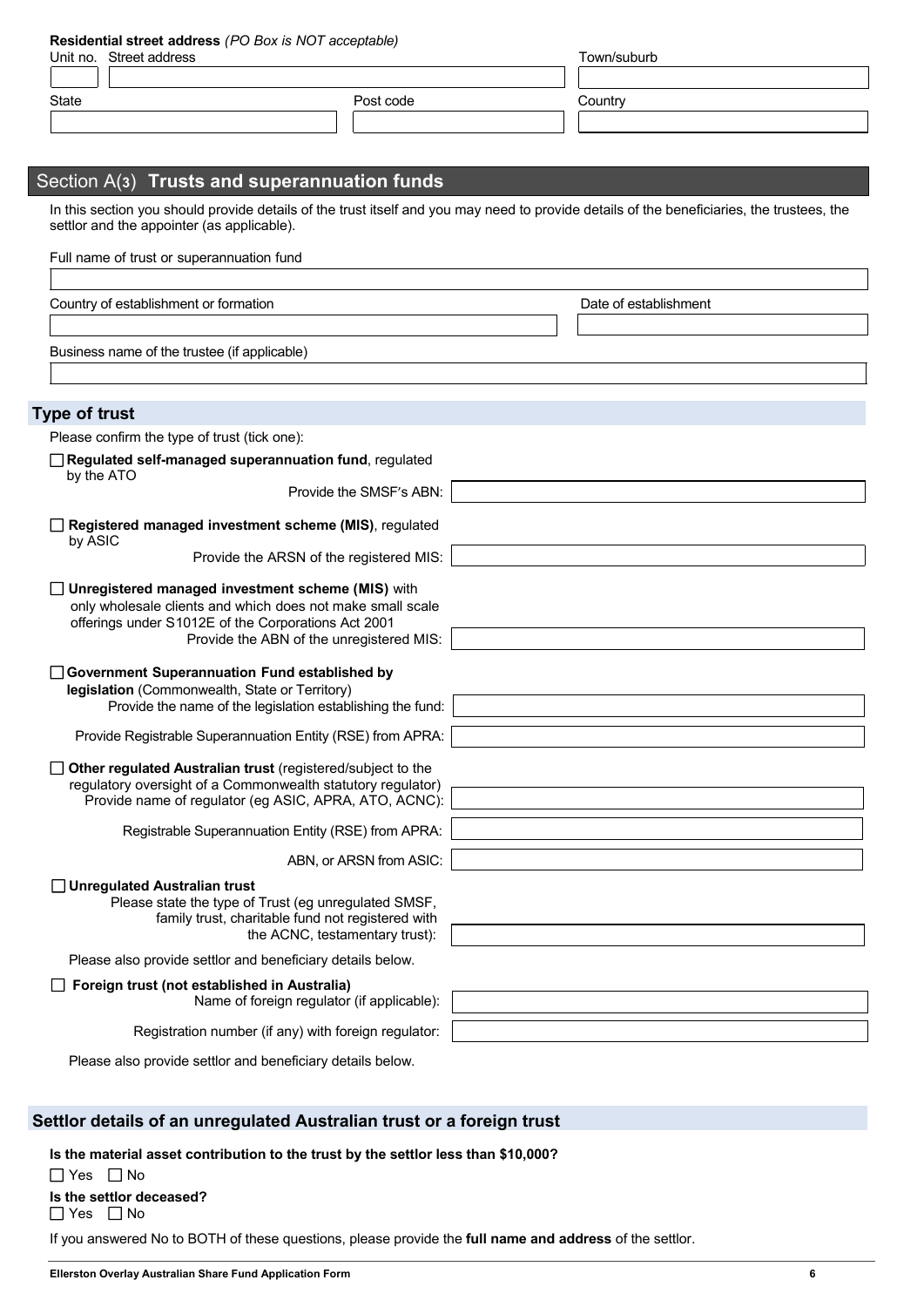| Settlor's details                                                                |                                                                                               |                                                                                                                                     |
|----------------------------------------------------------------------------------|-----------------------------------------------------------------------------------------------|-------------------------------------------------------------------------------------------------------------------------------------|
| Title                                                                            | $\Box$ Mr $\Box$ Mrs $\Box$ Miss $\Box$ Ms $\Box$ Other (specify)                             |                                                                                                                                     |
| Given names (in full)                                                            |                                                                                               | Surname/family name                                                                                                                 |
|                                                                                  |                                                                                               |                                                                                                                                     |
| Residential street address (PO Box is NOT acceptable)<br>Unit no. Street address |                                                                                               | Town/suburb                                                                                                                         |
|                                                                                  |                                                                                               |                                                                                                                                     |
| <b>State</b>                                                                     | Post code                                                                                     | Country                                                                                                                             |
|                                                                                  |                                                                                               |                                                                                                                                     |
|                                                                                  | Beneficiary details of an unregulated Australian trust or a foreign trust                     |                                                                                                                                     |
|                                                                                  |                                                                                               |                                                                                                                                     |
|                                                                                  | Do the terms of the trust identify the beneficiaries by reference to a membership of a class? |                                                                                                                                     |
| $\Box$ Yes                                                                       | Describe the class or classes of beneficiaries below.                                         |                                                                                                                                     |
| $\square$ No<br>assets of the trust.                                             |                                                                                               | Complete the 'Beneficiary details requested below for each beneficiary entitled to benefit from 25% or more of the                  |
|                                                                                  |                                                                                               | Please describe the class or classes of beneficiaries (e.g. holders of different classes of units, family members or named persons) |
|                                                                                  |                                                                                               |                                                                                                                                     |
|                                                                                  |                                                                                               |                                                                                                                                     |
|                                                                                  |                                                                                               |                                                                                                                                     |
| <b>Beneficiary 1</b>                                                             |                                                                                               |                                                                                                                                     |
| Title:                                                                           | $\Box$ Mr $\Box$ Mrs $\Box$ Miss $\Box$ Ms $\Box$ Other (specify)                             |                                                                                                                                     |
| Given names (in full)                                                            |                                                                                               | Date of birth                                                                                                                       |
|                                                                                  |                                                                                               |                                                                                                                                     |
| Surname/family name                                                              |                                                                                               |                                                                                                                                     |
|                                                                                  |                                                                                               |                                                                                                                                     |
| Residential street address (PO Box is NOT acceptable)                            |                                                                                               |                                                                                                                                     |
| Unit no. Street address                                                          |                                                                                               | Town/suburb                                                                                                                         |
|                                                                                  |                                                                                               |                                                                                                                                     |
| <b>State</b>                                                                     | Post code                                                                                     | Country                                                                                                                             |
|                                                                                  |                                                                                               |                                                                                                                                     |
| <b>Beneficiary 2</b>                                                             |                                                                                               |                                                                                                                                     |
| Title: $\Box$ Mr $\Box$ Mrs $\Box$ Miss $\Box$ Ms $\Box$ Other (specify)         |                                                                                               |                                                                                                                                     |
|                                                                                  |                                                                                               |                                                                                                                                     |
| Given names (in full)                                                            |                                                                                               | Date of birth                                                                                                                       |
|                                                                                  |                                                                                               |                                                                                                                                     |
| Surname/family name                                                              |                                                                                               |                                                                                                                                     |
|                                                                                  |                                                                                               |                                                                                                                                     |
| Residential street address (PO Box is NOT acceptable)                            |                                                                                               |                                                                                                                                     |
| Unit no. Street address                                                          |                                                                                               | Town/suburb                                                                                                                         |
|                                                                                  |                                                                                               |                                                                                                                                     |
| State                                                                            | Post code                                                                                     | Country                                                                                                                             |
|                                                                                  |                                                                                               |                                                                                                                                     |
| <b>Beneficiary 3</b>                                                             |                                                                                               |                                                                                                                                     |
| Title                                                                            | $\Box$ Mr $\Box$ Mrs $\Box$ Miss $\Box$ Ms $\Box$ Other (specify)                             |                                                                                                                                     |
| Given names (in full)                                                            |                                                                                               | Date of birth                                                                                                                       |
|                                                                                  |                                                                                               |                                                                                                                                     |
|                                                                                  |                                                                                               |                                                                                                                                     |
| Surname/family name                                                              |                                                                                               |                                                                                                                                     |
|                                                                                  |                                                                                               |                                                                                                                                     |
| Residential street address (PO Box is NOT acceptable)                            |                                                                                               |                                                                                                                                     |
| Unit no. Street address                                                          |                                                                                               | Town/suburb                                                                                                                         |
|                                                                                  |                                                                                               |                                                                                                                                     |
| State                                                                            | Post code                                                                                     | Country                                                                                                                             |
|                                                                                  |                                                                                               |                                                                                                                                     |
|                                                                                  |                                                                                               |                                                                                                                                     |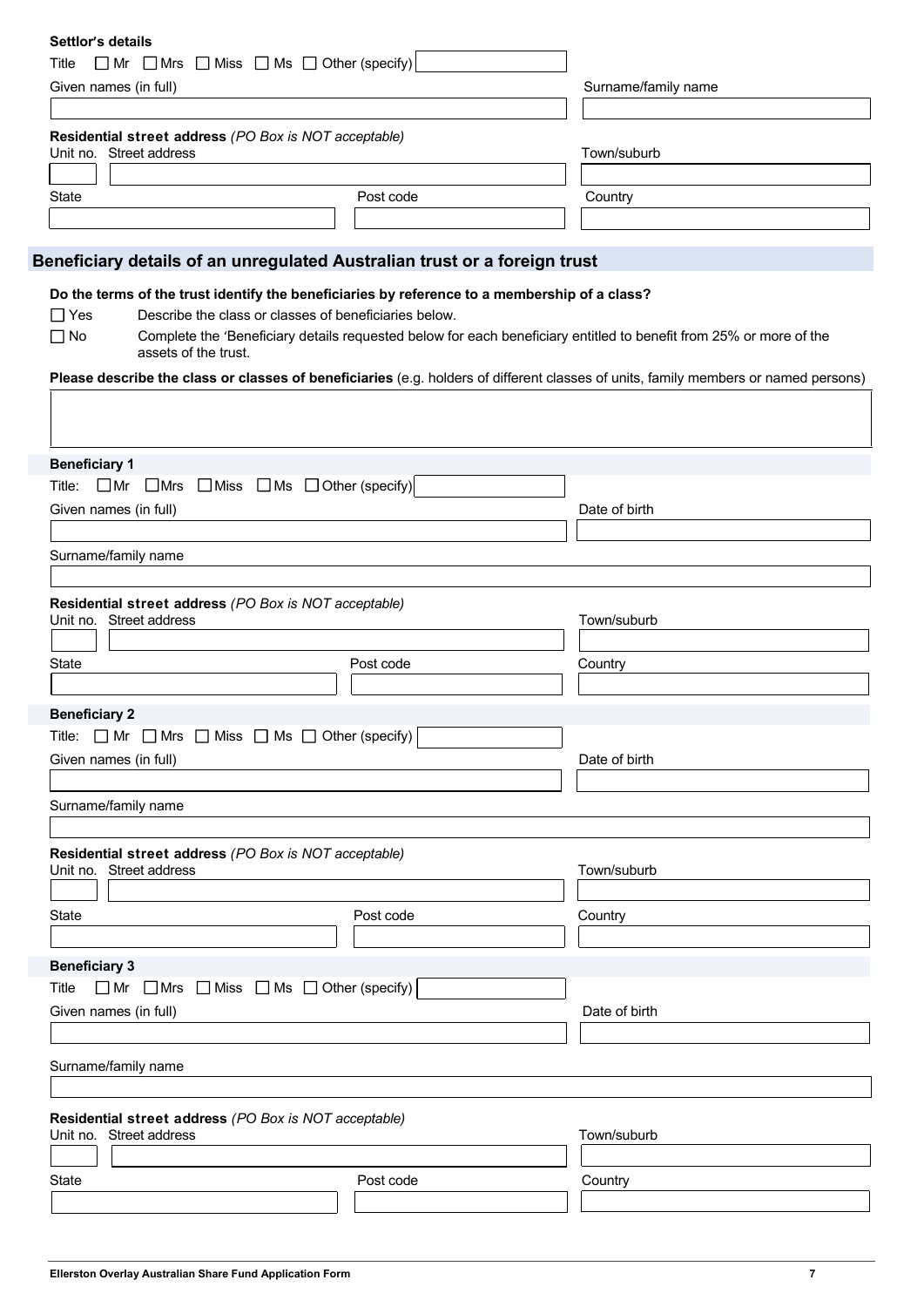| <b>Deliciiolai y 4</b>                                |                                                                   |               |
|-------------------------------------------------------|-------------------------------------------------------------------|---------------|
| Title                                                 | $\Box$ Mr $\Box$ Mrs $\Box$ Miss $\Box$ Ms $\Box$ Other (specify) |               |
| Given names (in full)                                 |                                                                   | Date of birth |
|                                                       |                                                                   |               |
| Surname/family name                                   |                                                                   |               |
|                                                       |                                                                   |               |
| Residential street address (PO Box is NOT acceptable) |                                                                   |               |
| Unit no. Street address                               |                                                                   | Town/suburb   |
|                                                       |                                                                   |               |
| State                                                 | Post code                                                         | Country       |
|                                                       |                                                                   |               |
|                                                       |                                                                   |               |

## **Trustee details**

**Beneficiary 4** 

- **Note: Individual Trustees** must complete Section A(4); **Corporate Trustees** must complete Section A(2).
- **Unregulated Australian trusts** and **foreign trusts** must complete the following section.

#### **Appointer of an unregulated or foreign trust (the person entitled to remove or appoint trustees)**

**Does anyone else have a substantial degree of control over the trust** (e.g. an appointer or individual or company granted specific powers by the trust deed to appoint, remove or instruct trustees)?

 $\Box$  Yes Please provide the name, address and date of birth of the appointer in section A(4), and provide identification as required in section L on pages 27-28 of this form.

 $\Box$  No Proceed to next question.

**Is there anyone else who directly or indirectly controls the trust that is different from the trustees/appointer already provided?** (This includes control by acting as trustee by means of agreements, arrangements, understandings and practices or by exercising control through the capacity to direct the trustees.)

- $\Box$  Yes Please provide their names, addresses and dates of birth in section A(4), and provide identification as required in section L on pages 27-28 of this form.
- □ No Proceed to section B.

#### Section A(**4**) **Individual investors, sole traders and individual trustees**

| <b>Investor 1</b>                                                                |           |     |                        |  |
|----------------------------------------------------------------------------------|-----------|-----|------------------------|--|
| $\Box$ Mrs $\Box$ Miss $\Box$ Ms $\Box$ Other (specify)<br>$\square$ Mr<br>Title |           |     |                        |  |
| Given names (in full)                                                            |           |     | Date of birth          |  |
|                                                                                  |           |     |                        |  |
| Surname/family name                                                              |           |     | Country of Citizenship |  |
|                                                                                  |           |     |                        |  |
| Residential street address (PO Box is NOT acceptable)                            |           |     |                        |  |
| Unit no. Street address                                                          |           |     | Town/suburb            |  |
|                                                                                  |           |     |                        |  |
| State                                                                            | Post code |     | Country                |  |
|                                                                                  |           |     |                        |  |
| Work phone<br>Home phone                                                         |           | Fax | Mobile                 |  |
|                                                                                  |           |     |                        |  |
| Email                                                                            |           |     |                        |  |
|                                                                                  |           |     |                        |  |
| Are you an Australian resident for tax purposes? □ Yes □ No                      |           |     |                        |  |
| If not please specify your country of tax residence                              |           |     |                        |  |
| Australian Tax File Number or Exemption details (if applicable)                  |           |     |                        |  |
| $XXX - XXX - XXX$                                                                |           |     |                        |  |
|                                                                                  |           |     |                        |  |
| <b>Investor 2</b>                                                                |           |     |                        |  |
| $\Box$ Mrs $\Box$ Miss $\Box$ Ms $\Box$ Other (specify)<br>$\Box$ Mr<br>Title    |           |     |                        |  |
| Given names (in full)                                                            |           |     | Date of birth          |  |
|                                                                                  |           |     |                        |  |
| Surname/family name                                                              |           |     | Country of Citizenship |  |
|                                                                                  |           |     |                        |  |
|                                                                                  |           |     |                        |  |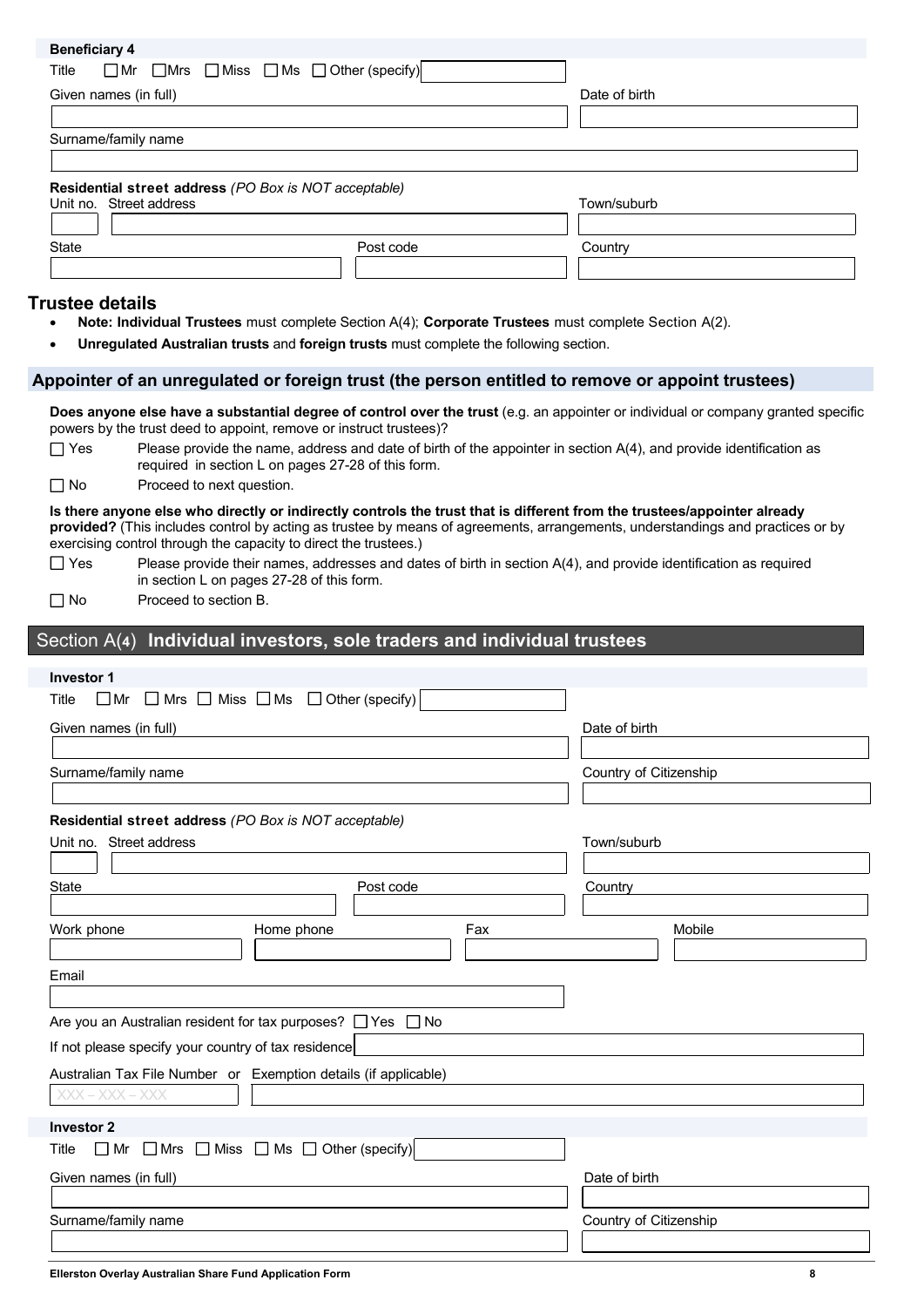#### **Residential street address** *(PO Box is NOT acceptable)*

| Unit no. Street address               | $\frac{1}{2}$ and $\frac{1}{2}$ and $\frac{1}{2}$ and $\frac{1}{2}$ and $\frac{1}{2}$ and $\frac{1}{2}$ and $\frac{1}{2}$ | Town/suburb                                                                                                           |
|---------------------------------------|---------------------------------------------------------------------------------------------------------------------------|-----------------------------------------------------------------------------------------------------------------------|
|                                       |                                                                                                                           |                                                                                                                       |
| State                                 | Post code                                                                                                                 | Country                                                                                                               |
|                                       |                                                                                                                           |                                                                                                                       |
| <b>Work Phone</b>                     | Home phone                                                                                                                | Mobile<br>Fax                                                                                                         |
|                                       |                                                                                                                           |                                                                                                                       |
| Email                                 |                                                                                                                           |                                                                                                                       |
|                                       |                                                                                                                           |                                                                                                                       |
|                                       | Are you an Australian resident for tax purposes? □ Yes □ No                                                               |                                                                                                                       |
|                                       | If not please specify your country of tax residence                                                                       |                                                                                                                       |
|                                       | Australian Tax File Number or Exemption details (if applicable)                                                           |                                                                                                                       |
| $XXX - XXX - XXX$                     |                                                                                                                           |                                                                                                                       |
| <b>Sole traders</b>                   |                                                                                                                           |                                                                                                                       |
|                                       |                                                                                                                           |                                                                                                                       |
|                                       | If you are a sole trader, complete this section as well as the above.                                                     |                                                                                                                       |
| Full business name                    |                                                                                                                           |                                                                                                                       |
|                                       |                                                                                                                           |                                                                                                                       |
|                                       | Principal place of business street address (PO Box is NOT acceptable)                                                     |                                                                                                                       |
| Unit no. Street address               |                                                                                                                           | Town/suburb                                                                                                           |
|                                       |                                                                                                                           |                                                                                                                       |
| <b>State</b>                          | Post code                                                                                                                 | Country                                                                                                               |
|                                       |                                                                                                                           |                                                                                                                       |
| Work phone                            | Home phone                                                                                                                | Mobile<br>Fax                                                                                                         |
|                                       |                                                                                                                           |                                                                                                                       |
| Email                                 |                                                                                                                           | <b>ABN</b>                                                                                                            |
|                                       |                                                                                                                           |                                                                                                                       |
|                                       |                                                                                                                           |                                                                                                                       |
| Section A(5) Partnerships             |                                                                                                                           |                                                                                                                       |
| Full name of partnership              |                                                                                                                           | <b>ABN</b>                                                                                                            |
|                                       |                                                                                                                           | $XX - XXX - XXX - XXX$                                                                                                |
|                                       | Full business name of partnership registered in any State or Territory (if applicable)                                    |                                                                                                                       |
|                                       |                                                                                                                           |                                                                                                                       |
| Country of formation or establishment |                                                                                                                           | Date of establishment                                                                                                 |
|                                       |                                                                                                                           |                                                                                                                       |
|                                       |                                                                                                                           |                                                                                                                       |
|                                       | Australian Tax File Number or Exemption details (if applicable)                                                           |                                                                                                                       |
| $XXX - XXX - XXX$                     |                                                                                                                           |                                                                                                                       |
| How many partners are there?          |                                                                                                                           |                                                                                                                       |
| Is the partnership regulated?         |                                                                                                                           |                                                                                                                       |
| $\Box$ Yes                            | Please provide details of ONE of the partners below.                                                                      |                                                                                                                       |
| $\Box$ No                             |                                                                                                                           | Please provide the full name, residential street address and date of birth of ALL partners in Section A(4), or if the |
|                                       | partners are a company, please use Section A(2).                                                                          |                                                                                                                       |
|                                       | Please provide details of ONE partner in the regulated partnership                                                        |                                                                                                                       |
| Title                                 | $\Box$ Mr $\Box$ Mrs $\Box$ Miss $\Box$ Ms $\Box$ Other (specify)                                                         |                                                                                                                       |
| Given Names (in full)                 |                                                                                                                           | Date of birth                                                                                                         |
|                                       |                                                                                                                           |                                                                                                                       |
| Family name                           |                                                                                                                           |                                                                                                                       |
|                                       |                                                                                                                           |                                                                                                                       |
|                                       | Residential street address (PO Box is NOT acceptable)                                                                     |                                                                                                                       |
| Unit no. Street address               |                                                                                                                           | Town/suburb                                                                                                           |
|                                       |                                                                                                                           |                                                                                                                       |
| State                                 | Post code                                                                                                                 | Country                                                                                                               |
|                                       |                                                                                                                           |                                                                                                                       |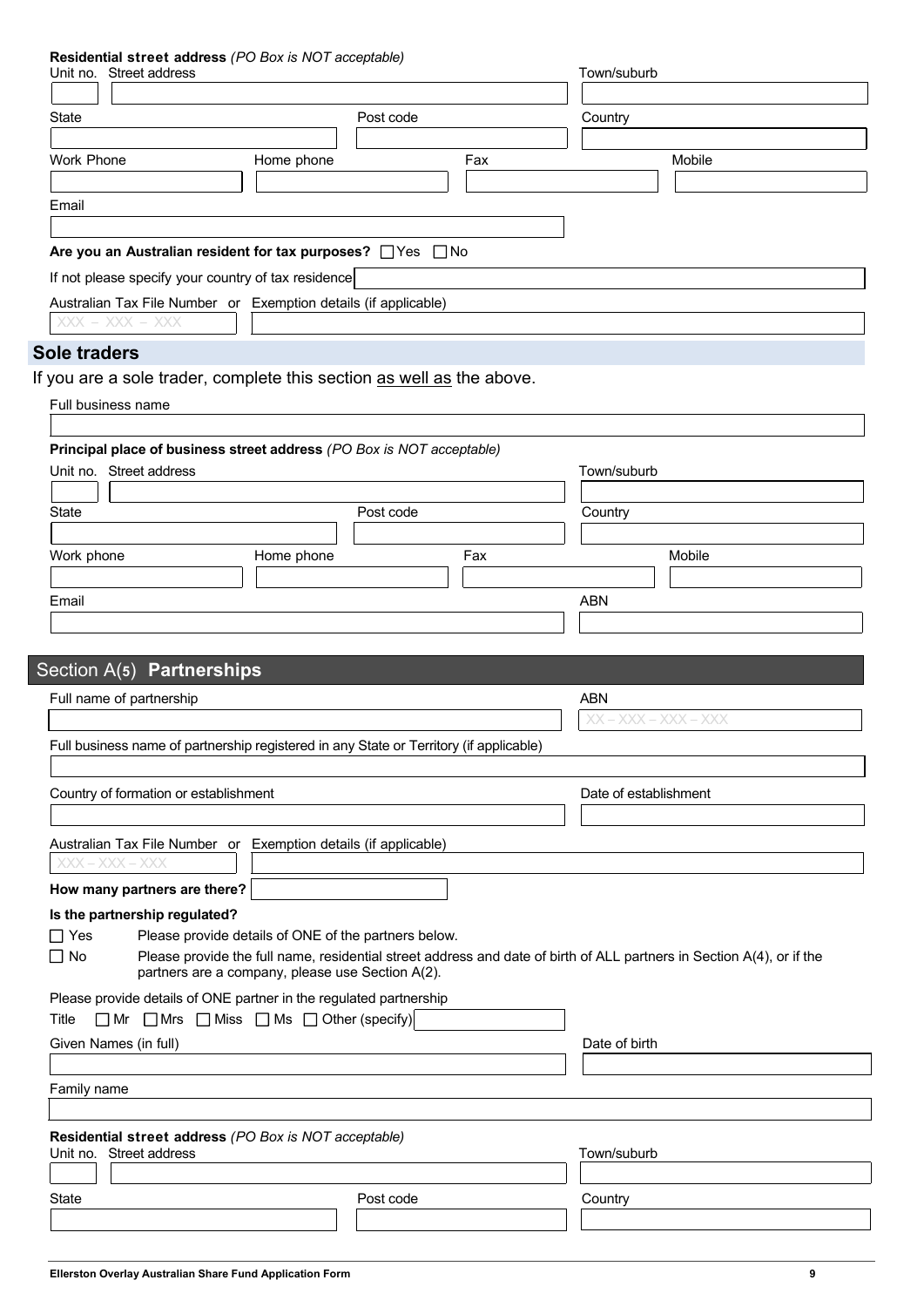## **Beneficial owners**

#### **Are the beneficial owners different from the partner already entered in above?**

 $\Box$  Yes (please provide details below)

 $\Box$  No (no further information required in this section)

Beneficial owners are those who:

- Ultimately own 25% or more of the partnership, OR
- Are entitled, directly or indirectly, to exercise 25% or more of the voting rights of the partnership, including the power of veto.
- If no one satisfies either of these categories, it applies instead to:
- Each individual who directly or indirectly controls the partnership through the capacity to determine decisions about financial or operating policies or by other means.
- If none of the above, it applies instead to:
- Each of the most senior managing official(s) of the partnerships.

| <b>Beneficiary 1</b>                                                             |           |               |
|----------------------------------------------------------------------------------|-----------|---------------|
| $\Box$ Mr $\Box$ Mrs $\Box$ Miss $\Box$ Ms $\Box$ Other (specify)<br>Title:      |           |               |
| Given names (in full)                                                            |           | Date of birth |
|                                                                                  |           |               |
| Surname/family name                                                              |           |               |
|                                                                                  |           |               |
| Residential street address (PO Box is NOT acceptable)                            |           |               |
| Unit no. Street address                                                          |           | Town/suburb   |
|                                                                                  |           |               |
| State                                                                            | Post code | Country       |
|                                                                                  |           |               |
| <b>Beneficiary 2</b>                                                             |           |               |
| Title: $\Box$ Mr $\Box$ Mrs $\Box$ Miss $\Box$ Ms $\Box$ Other (specify)         |           |               |
| Given names (in full)                                                            |           | Date of birth |
|                                                                                  |           |               |
| Surname/family name                                                              |           |               |
|                                                                                  |           |               |
| Residential street address (PO Box is NOT acceptable)<br>Unit no. Street address |           | Town/suburb   |
| <b>State</b>                                                                     | Post code | Country       |
|                                                                                  |           |               |
| <b>Beneficiary 3</b>                                                             |           |               |
| $\Box$ Mr $\Box$ Mrs $\Box$ Miss $\Box$ Ms $\Box$ Other (specify)<br>Title       |           |               |
| Given names (in full)                                                            |           | Date of birth |
|                                                                                  |           |               |
|                                                                                  |           |               |
| Surname/family name                                                              |           |               |
|                                                                                  |           |               |
| Residential street address (PO Box is NOT acceptable)                            |           |               |
| Unit no. Street address                                                          |           | Town/suburb   |
|                                                                                  |           |               |
| <b>State</b>                                                                     | Post code | Country       |
|                                                                                  |           |               |
| <b>Beneficiary 4</b>                                                             |           |               |
| $\Box$ Mr $\Box$ Mrs $\Box$ Miss $\Box$ Ms $\Box$ Other (specify)<br>Title       |           |               |
| Given names (in full)                                                            |           | Date of birth |
|                                                                                  |           |               |
| Surname/family name                                                              |           |               |
|                                                                                  |           |               |
|                                                                                  |           |               |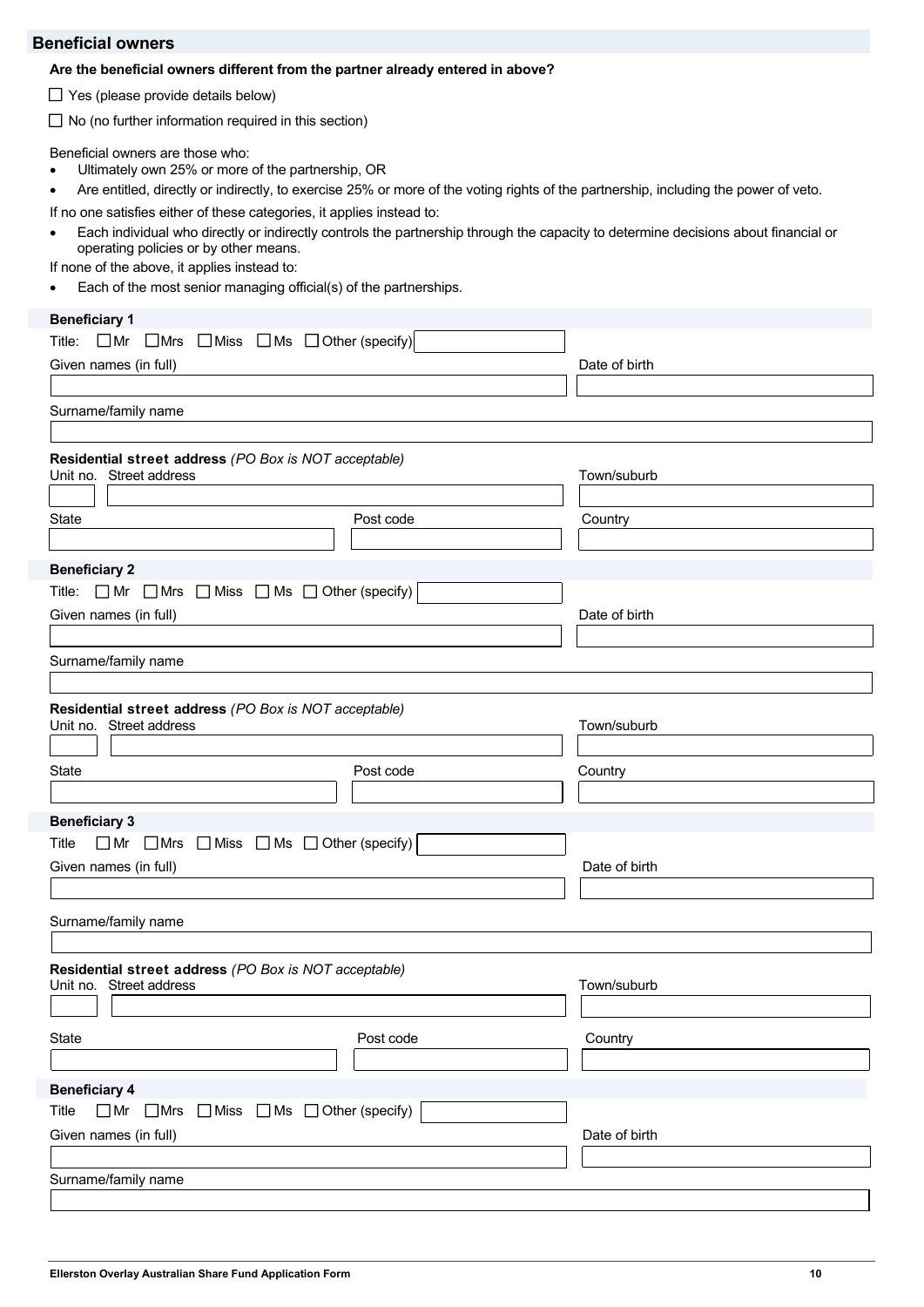| Residential street address (PO Box is NOT acceptable)<br>Unit no. Street address          |                                                                             | Town/suburb                 |
|-------------------------------------------------------------------------------------------|-----------------------------------------------------------------------------|-----------------------------|
|                                                                                           |                                                                             |                             |
| State                                                                                     | Post code                                                                   | Country                     |
|                                                                                           |                                                                             |                             |
| Section A(6) Associations                                                                 |                                                                             |                             |
| Full name of association                                                                  |                                                                             | Incorporation number or ABN |
|                                                                                           |                                                                             |                             |
|                                                                                           | Principal place of administration street address (PO Box is NOT acceptable) |                             |
| Unit no.<br>Street address                                                                |                                                                             | Town/suburb                 |
|                                                                                           |                                                                             |                             |
| <b>State</b>                                                                              | Post code                                                                   | Country (if not Australia)  |
|                                                                                           |                                                                             |                             |
| Registered office street address (PO Box is NOT acceptable)                               |                                                                             |                             |
| Unit no. Street address                                                                   |                                                                             | Town/suburb                 |
| <b>State</b>                                                                              | Post code                                                                   | Country (if not Australia)  |
|                                                                                           |                                                                             |                             |
| Australian Tax File Number or Exemption details (if applicable)                           |                                                                             |                             |
| $XXX - XXX - XXX$                                                                         |                                                                             |                             |
|                                                                                           |                                                                             |                             |
| Governing members or responsible officer details                                          |                                                                             |                             |
| Chairperson<br>$\Box$ Mr $\Box$ Mrs $\Box$ Miss $\Box$ Ms $\Box$ Other (specify)<br>Title |                                                                             |                             |
| Given names (in full)                                                                     |                                                                             | Date of birth               |
|                                                                                           |                                                                             |                             |
| Surname/family name                                                                       |                                                                             |                             |
|                                                                                           |                                                                             |                             |
| Residential street address (PO Box is NOT acceptable)<br>Unit no. Street address          |                                                                             | Town/suburb                 |
|                                                                                           |                                                                             |                             |
| <b>State</b>                                                                              | Post code                                                                   | Country                     |
|                                                                                           |                                                                             |                             |
| <b>Secretary</b><br>Title                                                                 | $\Box$ Mr $\Box$ Mrs $\Box$ Miss $\Box$ Ms $\Box$ Other (specify)           |                             |
| Given names (in full)                                                                     |                                                                             | Date of birth               |
|                                                                                           |                                                                             |                             |
| Surname/family name                                                                       |                                                                             |                             |
|                                                                                           |                                                                             |                             |
| Residential street address (PO Box is NOT acceptable)<br>Unit no. Street address          |                                                                             | Town/suburb                 |
|                                                                                           |                                                                             |                             |
| State                                                                                     | Post code                                                                   | Country                     |
|                                                                                           |                                                                             |                             |
| <b>Treasurer</b>                                                                          |                                                                             |                             |
| Title                                                                                     | $\Box$ Mr $\Box$ Mrs $\Box$ Miss $\Box$ Ms $\Box$ Other (specify)           |                             |
| Given names (in full)                                                                     |                                                                             | Date of birth               |
|                                                                                           |                                                                             |                             |
| Surname/family name                                                                       |                                                                             |                             |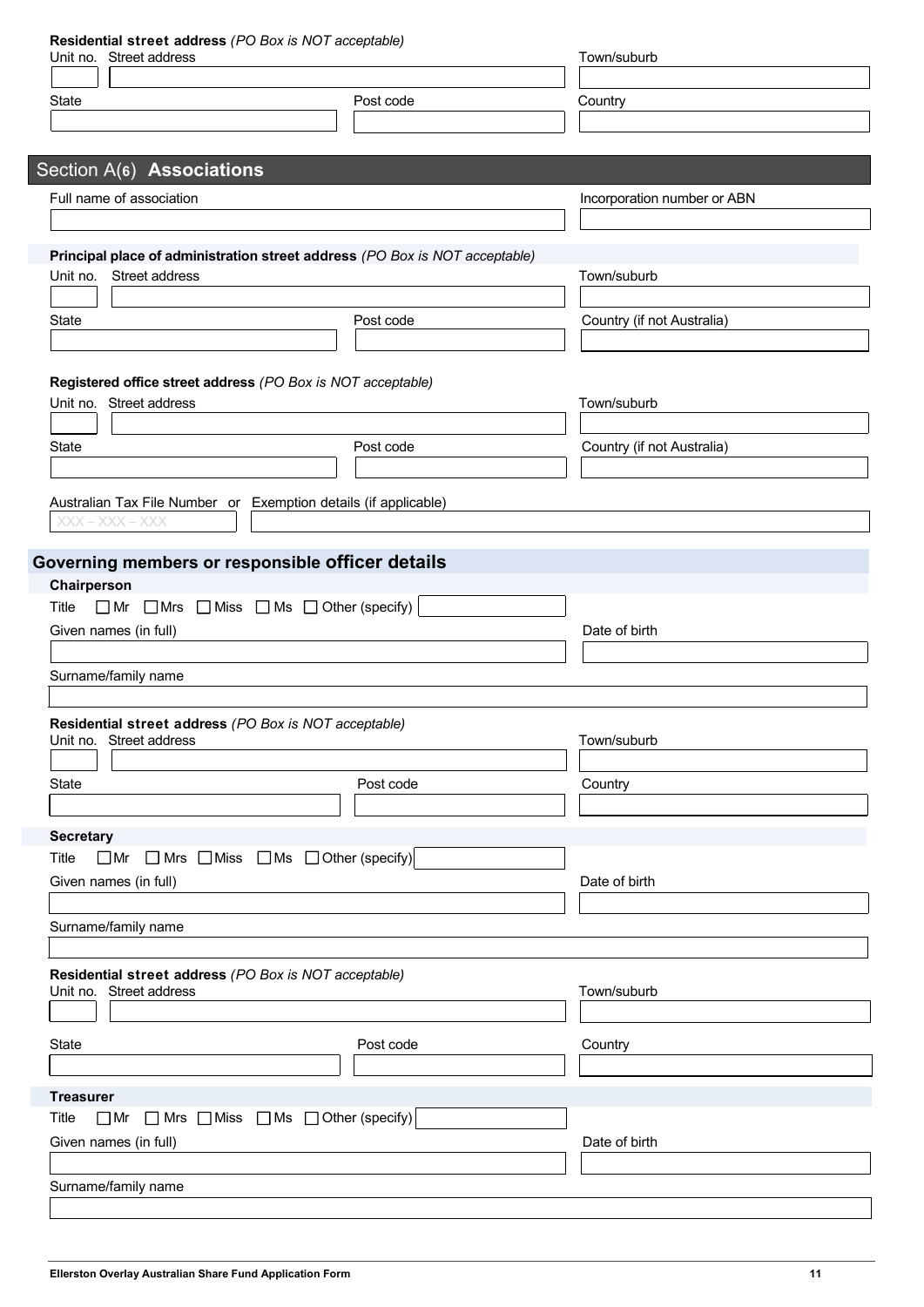| Residential street address (PO Box is NOT acceptable)                                                                         |                            |
|-------------------------------------------------------------------------------------------------------------------------------|----------------------------|
| Unit no. Street address                                                                                                       | Town/suburb                |
|                                                                                                                               |                            |
| Post code<br><b>State</b>                                                                                                     | Country                    |
|                                                                                                                               |                            |
|                                                                                                                               |                            |
| Section A(7) Registered co-operatives                                                                                         |                            |
| Full name of registered co-operative                                                                                          | Registration Number or ABN |
|                                                                                                                               |                            |
| Principal place of administration street address (PO Box is NOT acceptable)                                                   |                            |
| Unit no. Street address                                                                                                       | Town/suburb                |
|                                                                                                                               |                            |
| <b>State</b><br>Post code                                                                                                     | Country (if not Australia) |
|                                                                                                                               |                            |
|                                                                                                                               |                            |
| Registered office street address (PO Box is NOT acceptable)                                                                   |                            |
| Unit no. Street address                                                                                                       | Town/suburb                |
|                                                                                                                               |                            |
| State<br>Post code                                                                                                            | Country (if not Australia) |
|                                                                                                                               |                            |
| Australian Tax File Number or Exemption details (if applicable)                                                               |                            |
| $XXX - XXX - XXX$                                                                                                             |                            |
| Name and residential street address of the public officer (or Chairman, Secretary or Treasurer if there is no public officer) |                            |
| (PO Box is NOT acceptable)                                                                                                    |                            |
| <b>Public officer</b>                                                                                                         |                            |
| $\Box$ Mr $\Box$ Mrs $\Box$ Miss $\Box$ Ms $\Box$ Other (specify)<br>Title                                                    |                            |
| Given names (in full)                                                                                                         | Date of birth              |
|                                                                                                                               |                            |
| Surname/family name                                                                                                           |                            |
|                                                                                                                               |                            |
| Street address<br>Unit no.                                                                                                    | Town/suburb                |
|                                                                                                                               |                            |
| <b>State</b><br>Post code                                                                                                     | Country (if not Australia) |
|                                                                                                                               |                            |
| Chairperson                                                                                                                   |                            |
| $\Box$ Miss $\Box$ Ms $\Box$ Other (specify)<br>Title<br>$\Box$ Mr $\Box$ Mrs                                                 |                            |
| Given names (in full)                                                                                                         | Date of birth              |
| Surname/family name                                                                                                           |                            |
|                                                                                                                               |                            |

**Residential street address** *(PO Box is NOT acceptable)*

| Unit no.<br>Street address                                                 |           | Town/suburb   |
|----------------------------------------------------------------------------|-----------|---------------|
|                                                                            |           |               |
| State                                                                      | Post code | Country       |
|                                                                            |           |               |
|                                                                            |           |               |
| <b>Secretary</b>                                                           |           |               |
| $\Box$ Mr $\Box$ Mrs $\Box$ Miss $\Box$ Ms $\Box$ Other (specify)<br>Title |           |               |
| Given names (in full)                                                      |           | Date of birth |
|                                                                            |           |               |
| Surname/family name                                                        |           |               |
|                                                                            |           |               |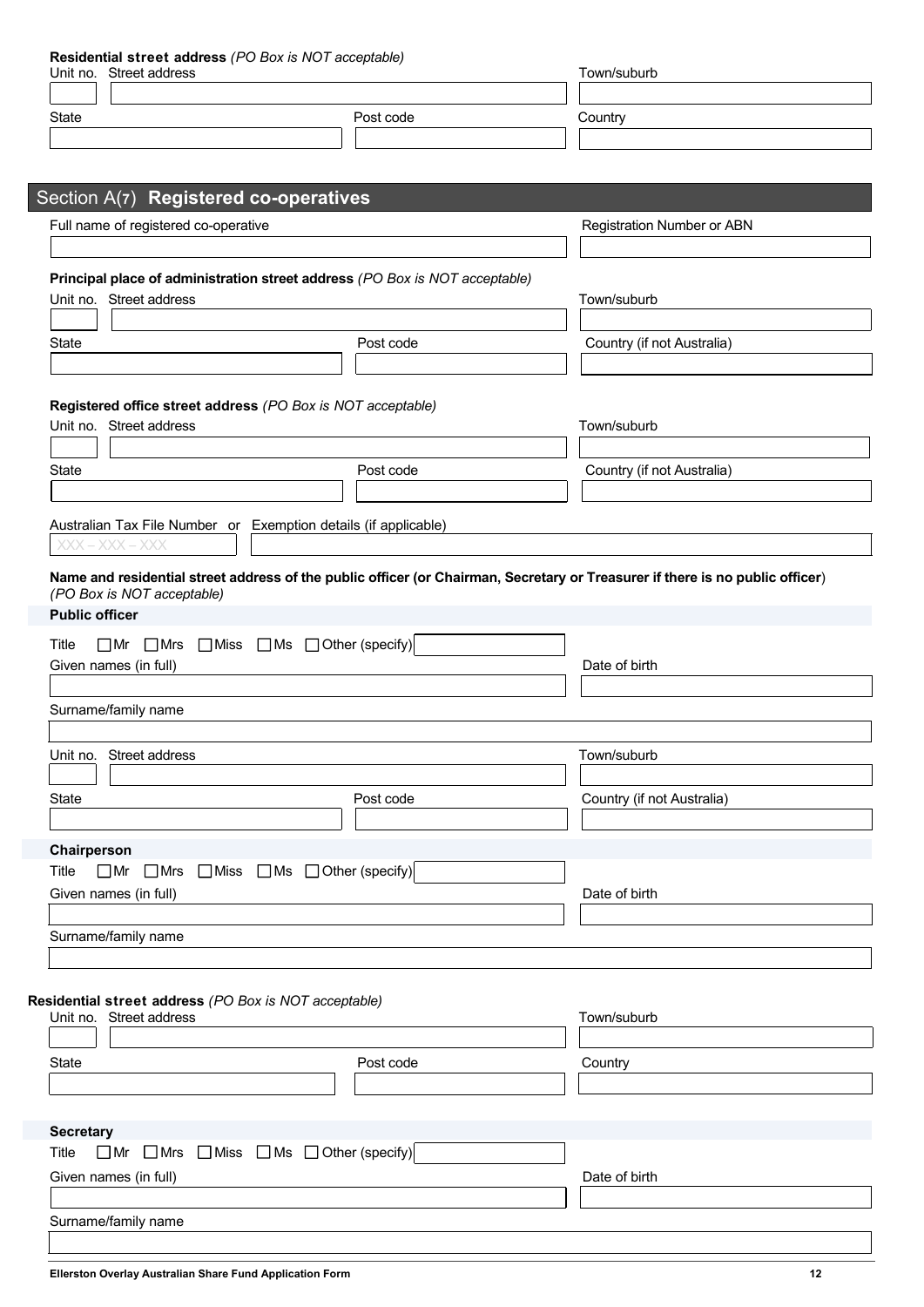#### **Residential street address** *(PO Box is NOT acceptable)*

| Unit no. Street address                                                                                                                                                                                                                                                                                                                                                                                                                  |           | Town/suburb                                                                                                                                                                                                                                                     |
|------------------------------------------------------------------------------------------------------------------------------------------------------------------------------------------------------------------------------------------------------------------------------------------------------------------------------------------------------------------------------------------------------------------------------------------|-----------|-----------------------------------------------------------------------------------------------------------------------------------------------------------------------------------------------------------------------------------------------------------------|
|                                                                                                                                                                                                                                                                                                                                                                                                                                          |           |                                                                                                                                                                                                                                                                 |
| State                                                                                                                                                                                                                                                                                                                                                                                                                                    | Post code | Country                                                                                                                                                                                                                                                         |
|                                                                                                                                                                                                                                                                                                                                                                                                                                          |           |                                                                                                                                                                                                                                                                 |
| <b>Treasurer</b>                                                                                                                                                                                                                                                                                                                                                                                                                         |           |                                                                                                                                                                                                                                                                 |
| $\Box$ Mr $\Box$ Mrs $\Box$ Miss $\Box$ Ms $\Box$ Other (specify)<br>Title                                                                                                                                                                                                                                                                                                                                                               |           |                                                                                                                                                                                                                                                                 |
| Given names (in full)                                                                                                                                                                                                                                                                                                                                                                                                                    |           | Date of birth                                                                                                                                                                                                                                                   |
|                                                                                                                                                                                                                                                                                                                                                                                                                                          |           |                                                                                                                                                                                                                                                                 |
| Surname/family name                                                                                                                                                                                                                                                                                                                                                                                                                      |           |                                                                                                                                                                                                                                                                 |
|                                                                                                                                                                                                                                                                                                                                                                                                                                          |           |                                                                                                                                                                                                                                                                 |
| Residential street address (PO Box is NOT acceptable)                                                                                                                                                                                                                                                                                                                                                                                    |           |                                                                                                                                                                                                                                                                 |
| Unit no. Street address                                                                                                                                                                                                                                                                                                                                                                                                                  |           | Town/suburb                                                                                                                                                                                                                                                     |
|                                                                                                                                                                                                                                                                                                                                                                                                                                          |           |                                                                                                                                                                                                                                                                 |
| <b>State</b>                                                                                                                                                                                                                                                                                                                                                                                                                             | Post code | Country                                                                                                                                                                                                                                                         |
|                                                                                                                                                                                                                                                                                                                                                                                                                                          |           |                                                                                                                                                                                                                                                                 |
| Section A(8) Government bodies                                                                                                                                                                                                                                                                                                                                                                                                           |           |                                                                                                                                                                                                                                                                 |
|                                                                                                                                                                                                                                                                                                                                                                                                                                          |           |                                                                                                                                                                                                                                                                 |
| Full name of government body                                                                                                                                                                                                                                                                                                                                                                                                             |           | Registration or incorporation number                                                                                                                                                                                                                            |
|                                                                                                                                                                                                                                                                                                                                                                                                                                          |           |                                                                                                                                                                                                                                                                 |
| Principal place of operations (PO Box is NOT acceptable)                                                                                                                                                                                                                                                                                                                                                                                 |           |                                                                                                                                                                                                                                                                 |
| Unit no. Street address                                                                                                                                                                                                                                                                                                                                                                                                                  |           | Town/suburb                                                                                                                                                                                                                                                     |
|                                                                                                                                                                                                                                                                                                                                                                                                                                          |           |                                                                                                                                                                                                                                                                 |
| State                                                                                                                                                                                                                                                                                                                                                                                                                                    | Post code | Country (if not Australia)                                                                                                                                                                                                                                      |
|                                                                                                                                                                                                                                                                                                                                                                                                                                          |           |                                                                                                                                                                                                                                                                 |
| Australian Tax File Number or Exemption details (if applicable)<br>XXX – XXX – XXX                                                                                                                                                                                                                                                                                                                                                       |           |                                                                                                                                                                                                                                                                 |
| Select one of the following categories and provide the requested information:<br>□ Commonwealth of Australia government body<br>$\Box$ Australian State or Territory government body (specify State)<br>Australian or State/Territory Government Entity<br>$\Box$ Emanation (describes any body which provides a public service under the control of government.<br>Established under legislation of a foreign country (specify country) |           | If the government body is an entity, an emanation or foreign government body, provide information about the ownership or control of                                                                                                                             |
| the government body:                                                                                                                                                                                                                                                                                                                                                                                                                     |           |                                                                                                                                                                                                                                                                 |
| <b>Beneficial owners and Controlling Persons</b>                                                                                                                                                                                                                                                                                                                                                                                         |           |                                                                                                                                                                                                                                                                 |
| indirect shareholdings; OR<br>Any individual who is entitled (directly or indirectly) to exercise 25% or more of the voting rights.<br>٠                                                                                                                                                                                                                                                                                                 |           | This section should be completed by any government entity, emanation or foreign government body. Please provide details of:<br>Each individual who ultimately owns 25% or more of the government entity, emanation or foreign government body through direct or |
| If no one satisfies either of the above categories, provide details instead of:                                                                                                                                                                                                                                                                                                                                                          |           |                                                                                                                                                                                                                                                                 |
|                                                                                                                                                                                                                                                                                                                                                                                                                                          |           | The most senior managing official(s) (or equivalent) who is/are authorised to make policy, operating or financial decisions or failing<br>that, who is/are authorised to sign on behalf of the government entity, emanation or foreign government body.         |
| All individuals below are required to provide identification (see Section L, 'Investor identification documents').                                                                                                                                                                                                                                                                                                                       |           |                                                                                                                                                                                                                                                                 |
| Individual 1                                                                                                                                                                                                                                                                                                                                                                                                                             |           |                                                                                                                                                                                                                                                                 |
| $\Box$ Mr $\Box$ Mrs $\Box$ Miss $\Box$ Ms $\Box$ Other (specify)<br>Title                                                                                                                                                                                                                                                                                                                                                               |           |                                                                                                                                                                                                                                                                 |
| Given names (in full)                                                                                                                                                                                                                                                                                                                                                                                                                    |           | Date of birth                                                                                                                                                                                                                                                   |
|                                                                                                                                                                                                                                                                                                                                                                                                                                          |           |                                                                                                                                                                                                                                                                 |
| Surname/family name                                                                                                                                                                                                                                                                                                                                                                                                                      |           |                                                                                                                                                                                                                                                                 |
|                                                                                                                                                                                                                                                                                                                                                                                                                                          |           |                                                                                                                                                                                                                                                                 |
| Residential street address (PO Box is NOT acceptable)                                                                                                                                                                                                                                                                                                                                                                                    |           |                                                                                                                                                                                                                                                                 |
| Street address<br>Unit no.                                                                                                                                                                                                                                                                                                                                                                                                               |           | Town/suburb                                                                                                                                                                                                                                                     |
| State                                                                                                                                                                                                                                                                                                                                                                                                                                    | Post code | Country                                                                                                                                                                                                                                                         |
|                                                                                                                                                                                                                                                                                                                                                                                                                                          |           |                                                                                                                                                                                                                                                                 |

**Ellerston Overlay Australian Share Fund Application Form 13**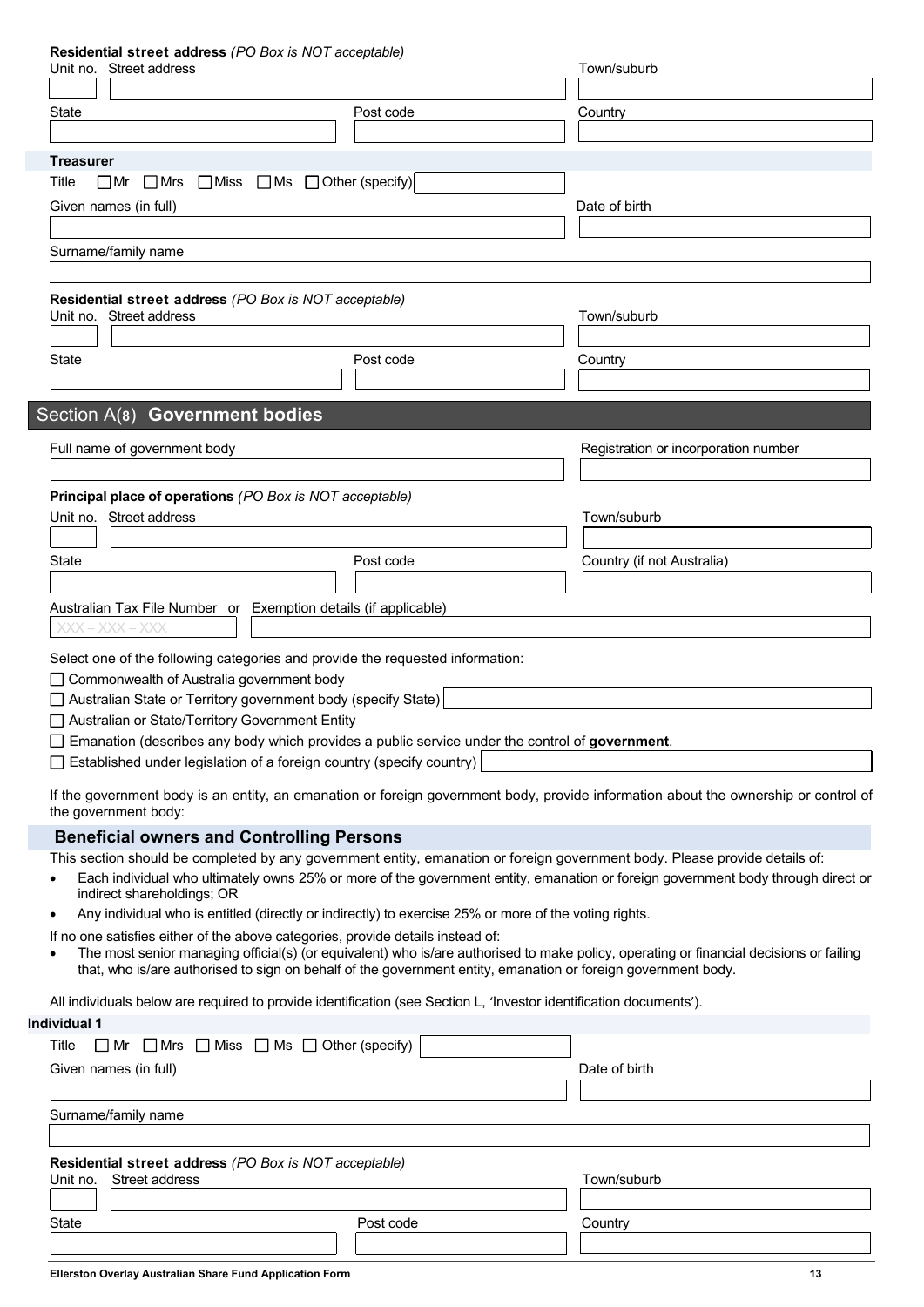| Individual 2                                                                     |           |               |
|----------------------------------------------------------------------------------|-----------|---------------|
| $\Box$ Mrs $\Box$ Miss $\Box$ Ms $\Box$ Other (specify)<br>$\Box$ Mr<br>Title    |           |               |
| Given names (in full)                                                            |           | Date of birth |
|                                                                                  |           |               |
| Surname/family name                                                              |           |               |
|                                                                                  |           |               |
| Residential street address (PO Box is NOT acceptable)<br>Unit no. Street address |           | Town/suburb   |
|                                                                                  |           |               |
| State                                                                            | Post code | Country       |
|                                                                                  |           |               |
|                                                                                  |           |               |
| Individual 3                                                                     |           |               |
| $\Box$ Mrs $\Box$ Miss $\Box$ Ms $\Box$ Other (specify)<br>Title<br>$\Box$ Mr    |           |               |
| Given names (in full)                                                            |           | Date of birth |
|                                                                                  |           |               |
| Surname/family name                                                              |           |               |
|                                                                                  |           |               |
| Residential street address (PO Box is NOT acceptable)                            |           |               |
| Unit no. Street address                                                          |           | Town/suburb   |
|                                                                                  |           |               |
| State                                                                            | Post code | Country       |
|                                                                                  |           |               |
|                                                                                  |           |               |
| <b>Individual 4</b>                                                              |           |               |
| $\Box$ Mr $\Box$ Mrs $\Box$ Miss $\Box$ Ms $\Box$ Other (specify)<br>Title       |           |               |
| Given names (in full)                                                            |           | Date of birth |
|                                                                                  |           |               |
| Surname/family name                                                              |           |               |
|                                                                                  |           |               |
| Residential street address (PO Box is NOT acceptable)                            |           |               |
| Unit no. Street address                                                          |           | Town/suburb   |
|                                                                                  |           |               |
|                                                                                  |           |               |
| State                                                                            | Post code | Country       |
|                                                                                  |           |               |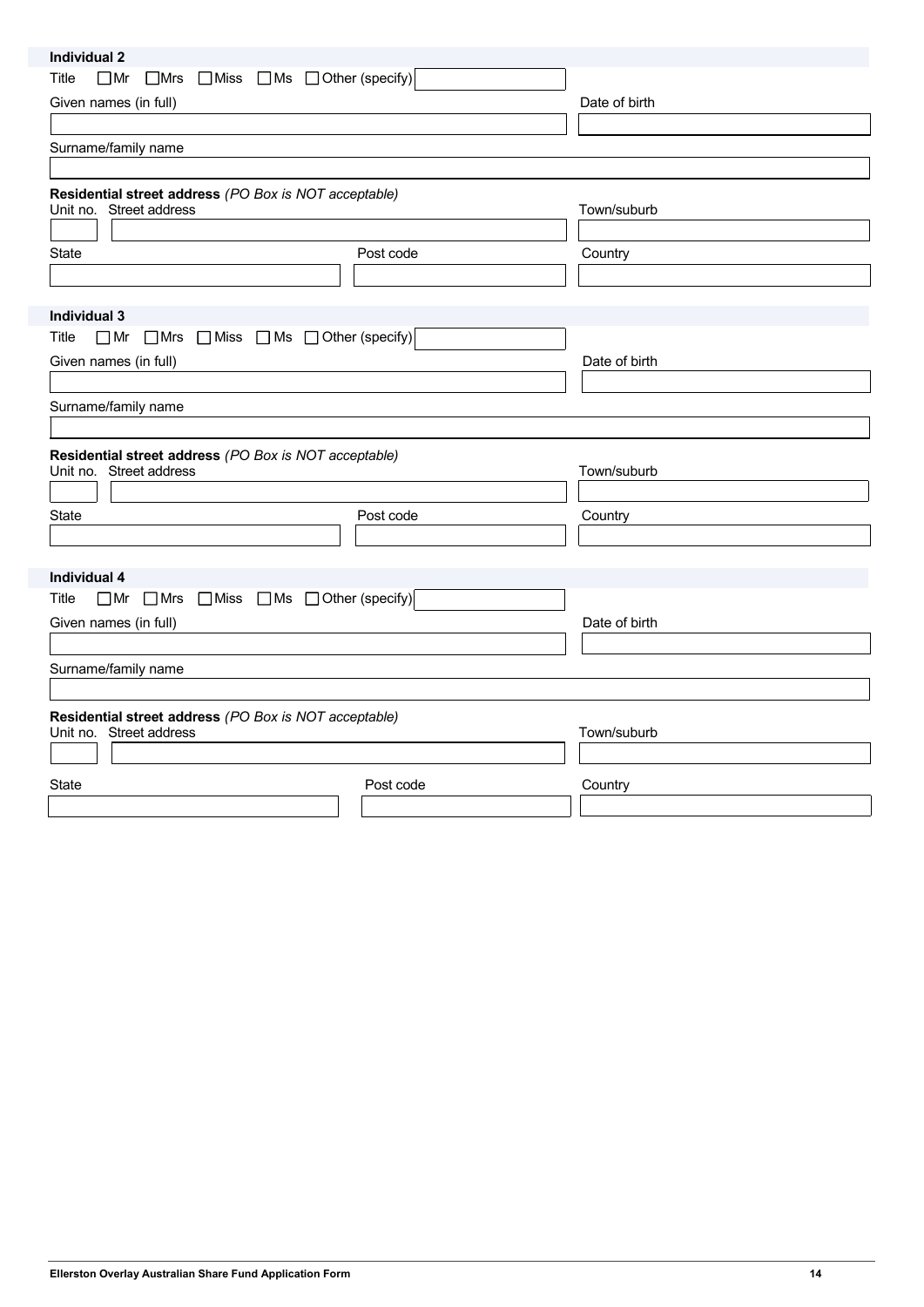## Section B **Investment details and payment method**

Please advise the details of your required investment.

#### Fund name: **Ellerston Overlay Australian Share Fund**

|                           |           | Reinvest all           | Deposit in nominated |
|---------------------------|-----------|------------------------|----------------------|
| Amount you wish to invest | APIR code | distributions (Y/N) OR | account (Y/N)        |
|                           |           |                        |                      |

Please note that the minimum application amount is AU\$50,000.

## **Payment Method**

Please select your payment method below (tick one). All payments must be in Australian dollars.

#### **Electronic funds transfer**

 Please transfer funds, using your investor name as a reference, at the same time as you post your application to avoid delays in the account opening process. Make your payment to:

| Account name: | Pacific Custodians Pty Limited – Ellerston Capital Applications |
|---------------|-----------------------------------------------------------------|
| BSB.          | 062 028                                                         |
| Account no.   | 1066 0620                                                       |
|               |                                                                 |

Reference\* **EAOF [Investor name] E.g. EAOF John Citizen**

\* We will use this reference on our transaction statement and to identify who the payment is from.

#### **Cheque**

Please make your cheque payable to 'Pacific Custodians Pty Limited - Ellerston Overlay Australian Share Fund and send with this

Application Form.

## Section C **Distribution payment instructions**

If you indicated in Section B above that all distributions are to be paid to your nominated bank account, please provide details here.

 $\Box$  Pay income to this Australian bank, building society or credit union account:

#### Australian institution

| Account name  | <b>BSB</b>               |
|---------------|--------------------------|
|               | $X$ $X$ $X$ $ X$ $X$ $X$ |
| <b>Branch</b> | Account number           |
|               |                          |

 $\Box$  Pay income to this overseas bank, building society or credit union account:

#### Overseas institution

| Account name  | BSB (or equivalent)<br>XXX-XXX |
|---------------|--------------------------------|
| <b>Branch</b> | Account number                 |
| Reference     | Prefix or suffix               |

**Ellerston Overlay Australian Share Fund Application Form 15**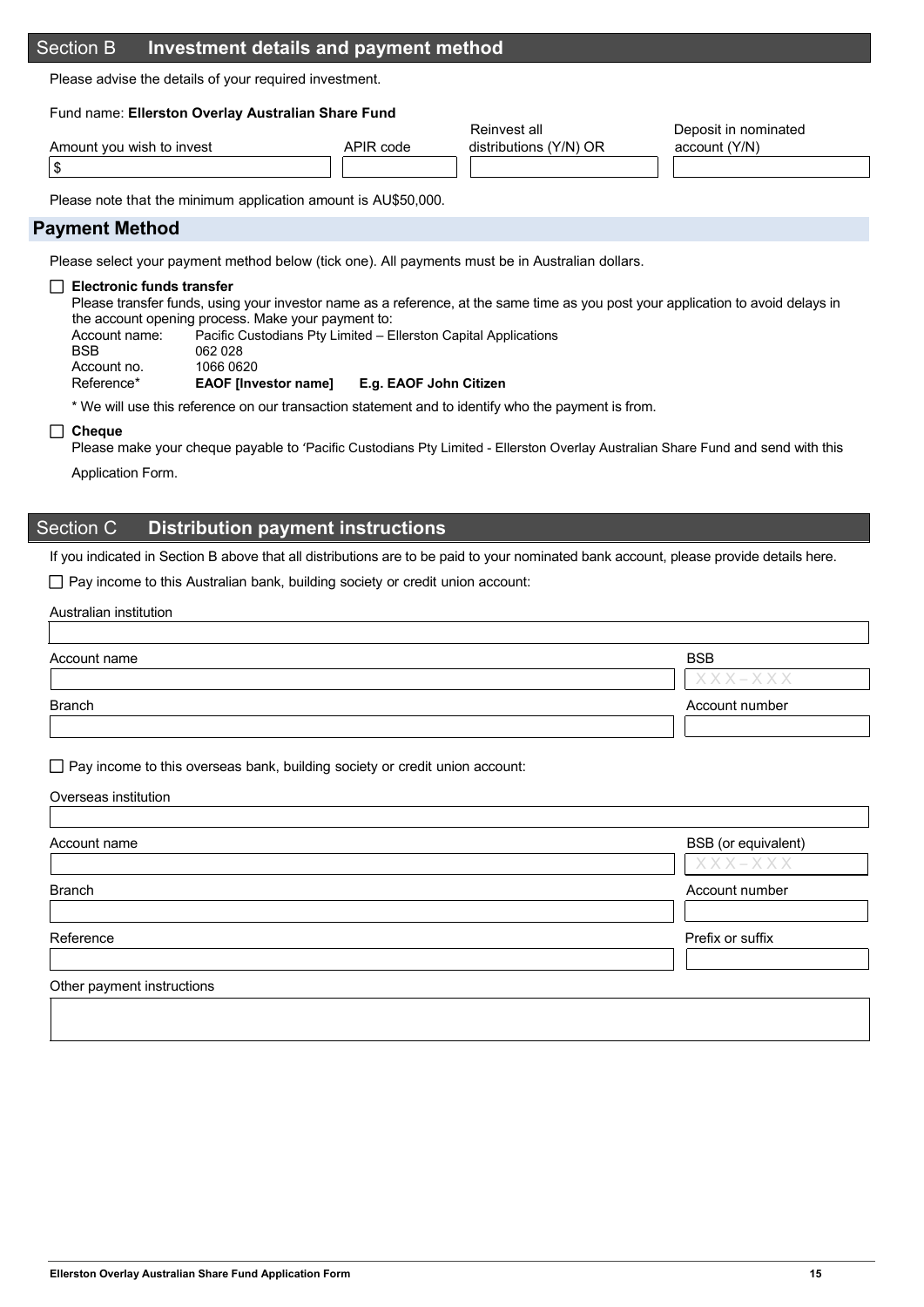## Section D **Contact details and preferred communication method**

#### **ONLY complete this section if you wish to provide alternate contact details from those you provided in Section A.**

Please complete the following if contacts details are different from those provided in Section A. For joint investors, please note that unless you indicate otherwise in this section, the Issuer will use the contact details provided in section A for Investor 1 for all communications, statements, transaction details and so on.

| Title                                           | $\Box$ Mr $\Box$ Mrs $\Box$ Miss $\Box$ Ms $\Box$ Other (specify) |     |             |  |
|-------------------------------------------------|-------------------------------------------------------------------|-----|-------------|--|
| Contact name                                    |                                                                   |     |             |  |
|                                                 |                                                                   |     |             |  |
| Care of (C/-) property name/building name       |                                                                   |     |             |  |
|                                                 |                                                                   |     |             |  |
|                                                 | Residential street address (PO Box is NOT acceptable)             |     |             |  |
| Suite no./unit no./level no. and street address |                                                                   |     | Town/suburb |  |
|                                                 |                                                                   |     |             |  |
| State                                           | Post code                                                         |     | Country     |  |
|                                                 |                                                                   |     |             |  |
| Work phone                                      | Home phone                                                        | Fax | Mobile      |  |
|                                                 |                                                                   |     |             |  |
| Email                                           |                                                                   |     |             |  |
|                                                 |                                                                   |     |             |  |

## **Preferred communication method**

#### **Secure website access**

Access to Ellerston Capital Limited's secure website enables you to view your account details online, including your current account value, transaction history and statements. Note that you will need to provide your email address in the contact details above (or as included in Section A) in order to register for access. Joint investors and trustees must register separately.

Please indicate how you would prefer us to communicate with you by ticking the appropriate box:

 $\Box$  Mail

 $\Box$  Email

## Section E **Acting authority or authorised representative**

If this application form is being signed by one or more other person/s holding legal authority to act on behalf of the investor or by a representative of the State/Public Trustee, please provide the full name, residential street address and date of birth of the person and provide a copy of the person's certified photographic ID e.g. driving licence or passport. Also indicate the type of authority and provide a certified copy of the authority with this application.

| <b>Individual 1</b>                                                                                                      |           |               |
|--------------------------------------------------------------------------------------------------------------------------|-----------|---------------|
| $\Box$ Mr $\Box$ Mrs $\Box$ Miss $\Box$ Ms $\Box$ Other (specify)<br>Title                                               |           |               |
| Given names (in full)                                                                                                    |           | Date of birth |
|                                                                                                                          |           |               |
| Surname/family name                                                                                                      |           |               |
|                                                                                                                          |           |               |
| Residential street address (PO Box is NOT acceptable)<br>Unit no. Street address                                         |           | Town/suburb   |
|                                                                                                                          |           |               |
| State                                                                                                                    | Post code | Country       |
|                                                                                                                          |           |               |
| Type of authorisation                                                                                                    |           |               |
| $\Box$ POA $\Box$ Parent/guardian $\Box$ Executor/administrator $\Box$ Bankruptcy trustee $\Box$ Public or State trustee |           |               |
| $\Box$ I confirm that a certified copy of my/our authority to act for the investor is attached.                          |           |               |
| $\Box$ I confirm that a certified copy of my photographic ID is attached (other than for the State/Public Trustee).      |           |               |

**Ellerston Overlay Australian Share Fund Application Form 16**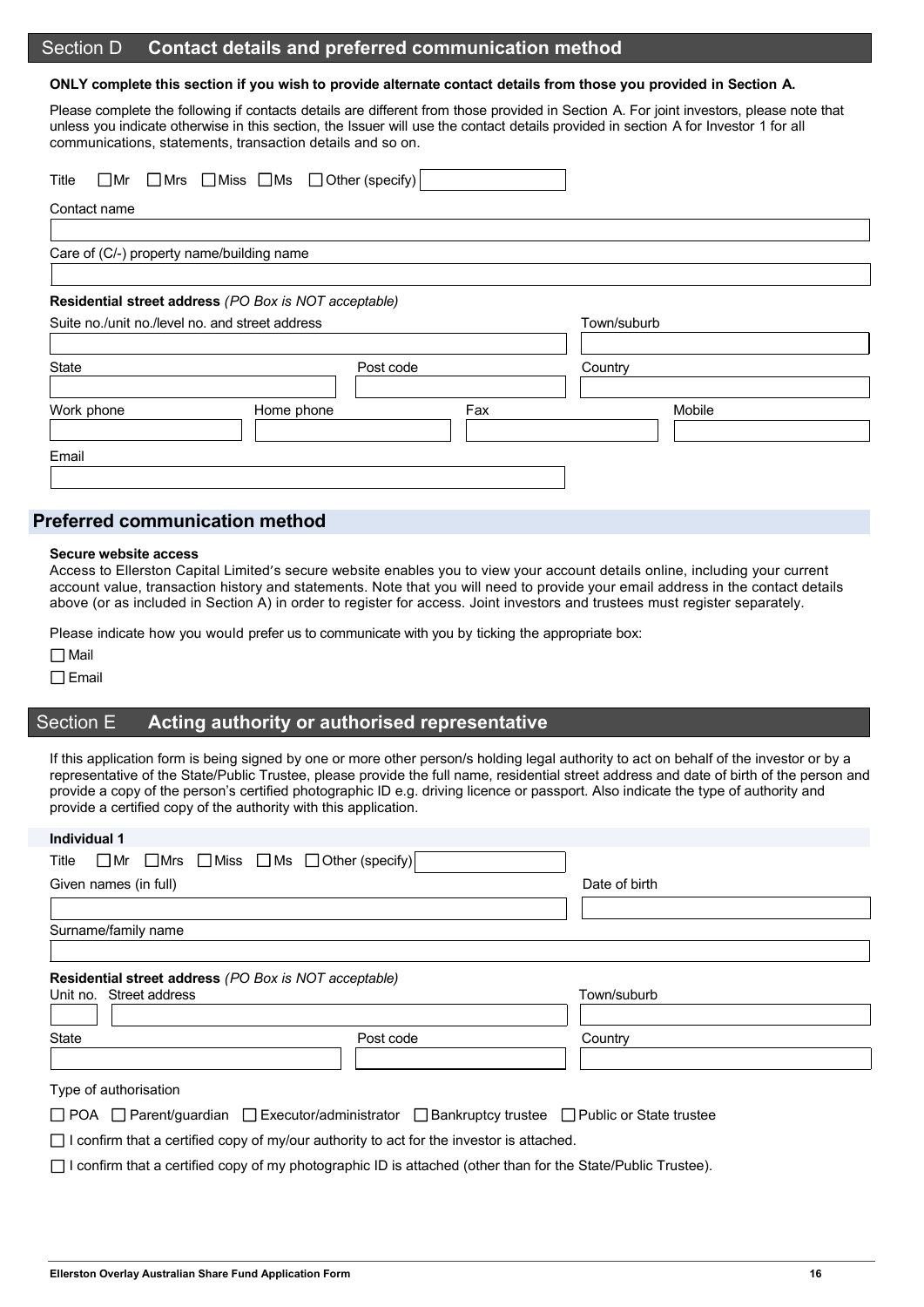| Individual 2                                                                                                             |               |
|--------------------------------------------------------------------------------------------------------------------------|---------------|
| $\Box$ Miss $\Box$ Ms $\Box$ Other (specify)<br>Title<br>$\Box$ Mr $\Box$ Mrs                                            |               |
| Given names (in full)                                                                                                    | Date of birth |
|                                                                                                                          |               |
| Surname/family name                                                                                                      |               |
|                                                                                                                          |               |
| Residential street address (PO Box is NOT acceptable)                                                                    |               |
| Unit no. Street address                                                                                                  | Town/suburb   |
|                                                                                                                          |               |
| <b>State</b><br>Post code                                                                                                | Country       |
|                                                                                                                          |               |
| Type of authorisation                                                                                                    |               |
| $\Box$ POA $\Box$ Parent/guardian $\Box$ Executor/administrator $\Box$ Bankruptcy trustee $\Box$ Public or State trustee |               |
| I confirm that a certified copy of my/our authority to act for the investor is attached.                                 |               |
| I confirm that a certified copy of my photographic ID is attached (other than for the State/Public Trustee).             |               |
|                                                                                                                          |               |
|                                                                                                                          |               |
| <b>Section F</b><br><b>Operating authority</b>                                                                           |               |
| This section must be completed by all investors.                                                                         |               |
|                                                                                                                          |               |

When giving instruction to us about your investment, please indicate who has authority to operate your account;

**Individual joint accounts** (if no box is ticked we will assume that both/all investors must sign):

 $\Box$  Either to sign  $\Box$  Both/all to sign

**Companies, trusts, super funds, partnerships, sole traders** (if no box is ticked all instructions must be signed by two Directors OR two trustees OR two partners OR director AND secretary OR sole trader):

|  | $\Box$ One to sign | $\Box$ Both/all to sign | $\Box$ Other (please specify) |
|--|--------------------|-------------------------|-------------------------------|
|--|--------------------|-------------------------|-------------------------------|

## Section G **Financial advisor**

Name of advisor/consultant

| Company or organisation name                    |                                                                                                |     |             |
|-------------------------------------------------|------------------------------------------------------------------------------------------------|-----|-------------|
|                                                 | PO Box / RMB / Locked bag/care of (c/-) property name / building name (if applicable)          |     |             |
| Suite no./unit no./level no. and street address |                                                                                                |     | Town/suburb |
| State                                           | Post code                                                                                      |     | Country     |
| Work phone                                      | Home phone                                                                                     | Fax | Mobile      |
| Email                                           |                                                                                                |     |             |
|                                                 | Would you like your financial advisor to receive copies of information sent to you? □ Yes □ No |     |             |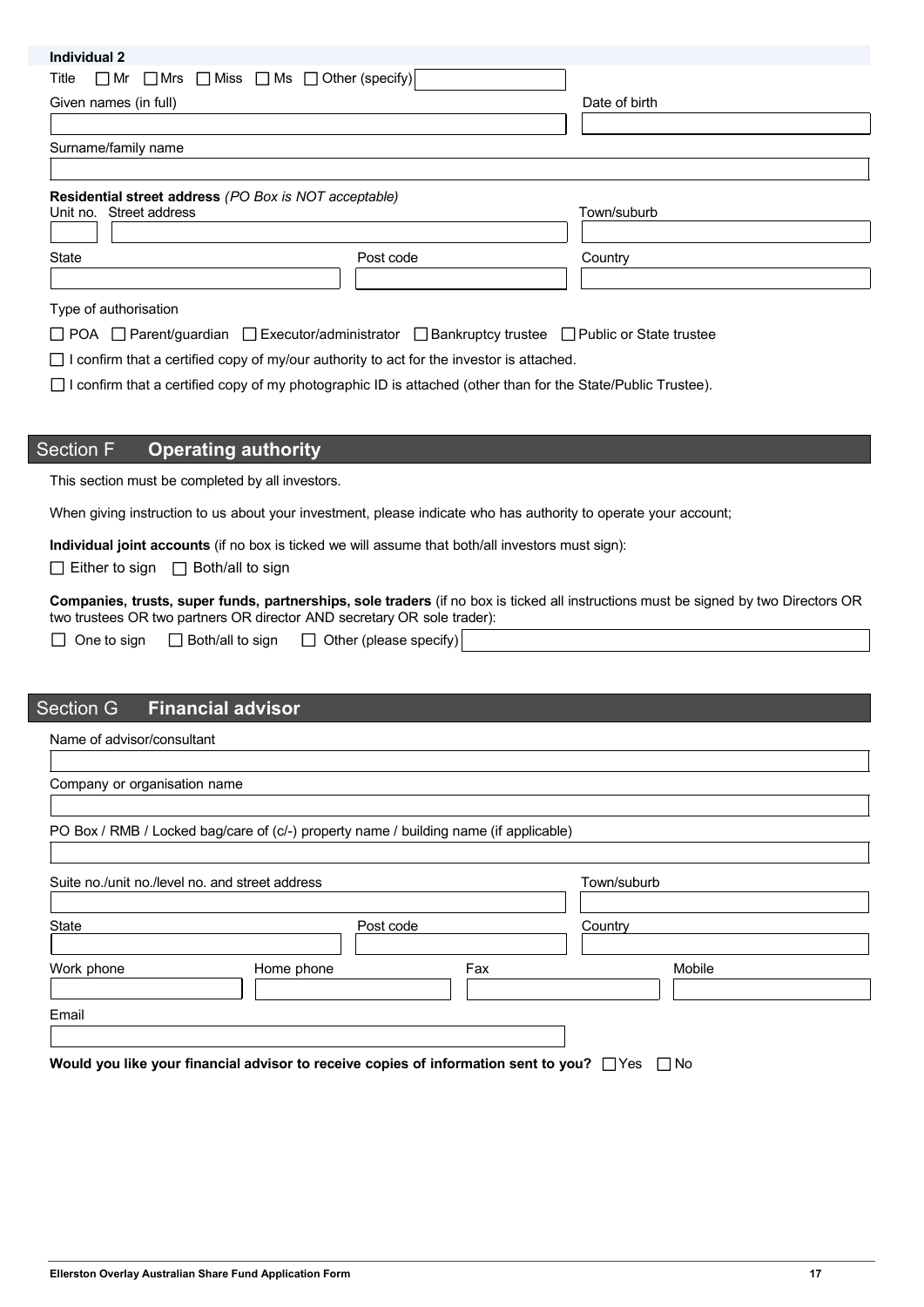## **What are FATCA and CRS? Some background**

The US Foreign Account Tax Compliance Act (FATCA) and the Common Reporting Standard (CRS) are two ways in which a large number of governments are seeking the same thing – to improve global tax compliance. Both require financial institutions to capture relevant information on foreign taxpayers, as follows:

- FATCA promotes cross border tax compliance by US taxpayers, by implementing an international standard for the automatic exchange of information related to those taxpayers. Australia has entered into an inter-governmental agreement (IGA) with the US to implement FATCA in Australia, to be administered through the ATO. The AUS-USA FATCA IGA requires the ATO to obtain detailed account information for US citizens and/or taxpayers on an annual basis. The effect of this is that, to satisfy their FATCA obligations, relevant Australian financial institutions must identify any US taxpayers and report those taxpayers' financial account data to the ATO.
- CRS is a global reporting standard, developed by the OECD, for the automatic exchange of information (AEoI). Its goal is to allow tax authorities to obtain a clearer understanding of financial assets held abroad by their residents, for tax purposes. Over 96 countries have agreed to share information on residents' assets and incomes in accordance with defined reporting standards. Once again, this means that financial institutions around the globe must provide tax authorities with taxpayer financial account data, and the financial institutions must therefore collect this information from their customers and pass it on.

For more information go to www.linkmarketservices.com.au/corporate/FATCA and click on the links provided.

## FATCA/CRS information – Who should complete this section?

This section should be completed by the person completing the Application Form who is **authorised to provide tax residency and certification information** for:

- all other applicants, and
- the underlying entity e.g. trust or partnership etc, and
- the beneficial owners and controlling persons.

## **1. FATCA/CRS certification of individual, joint individual, sole trader or deceased estate**

If you are an **individual, joint individual, a sole trader**, or you will hold the account on behalf of another individual or a deceased estate, then please select the best option below and answer the associated questions. If your account is held on behalf of an entity, e.g. a company, trust, partnership etc, please go to the section on the next page 'FATCA and CRS certification of an entity.' If you do not provide this information, we will not be able to accept your application.

#### **Is the following statement correct? (Tick if applicable)**

 $\Box$  Your account is held by an individual or an entity acting in the capacity of executor or administrator of a deceased estate, where EITHER certified copies of the death certificate or Grant of Probate/Letters of Administration have already been provided to us, OR certified copies of these documents are attached to this application.

If you selected the above, your FATCA/CRS certification is complete and **no further information is required**.

#### **Is/are all of the Individual applicants (including the person/s for whom the account will be held e.g. a children's account) a citizen or a resident for tax purposes in a country other than Australia?**

 Yes – please complete 1.2 **Foreign Individual Investors and Individual Beneficial Owner** details below. **Note:** If an individual is both an Australian and a foreign tax resident, or a tax resident of more than one foreign country, you must also provide this information.

No – your FATCA/CRS certification is complete and **no further information is required**.

 $\Box$  Only some of the individuals are Australian tax residents:

- For those Individuals who are **Australian tax residents only** (including the person/s for whom the account is held), please complete 1.1 **Australian tax resident information** below.
- For the remaining individuals (ie who are NOT solely Australian tax residents), please complete 1.2 **Foreign Individual Investors and Individual Beneficial Owner** details below.

#### **1.1 Australian tax resident information**

Full name of Australian tax resident 1

Full name of Australian tax resident 2

Full name of Australian tax resident 3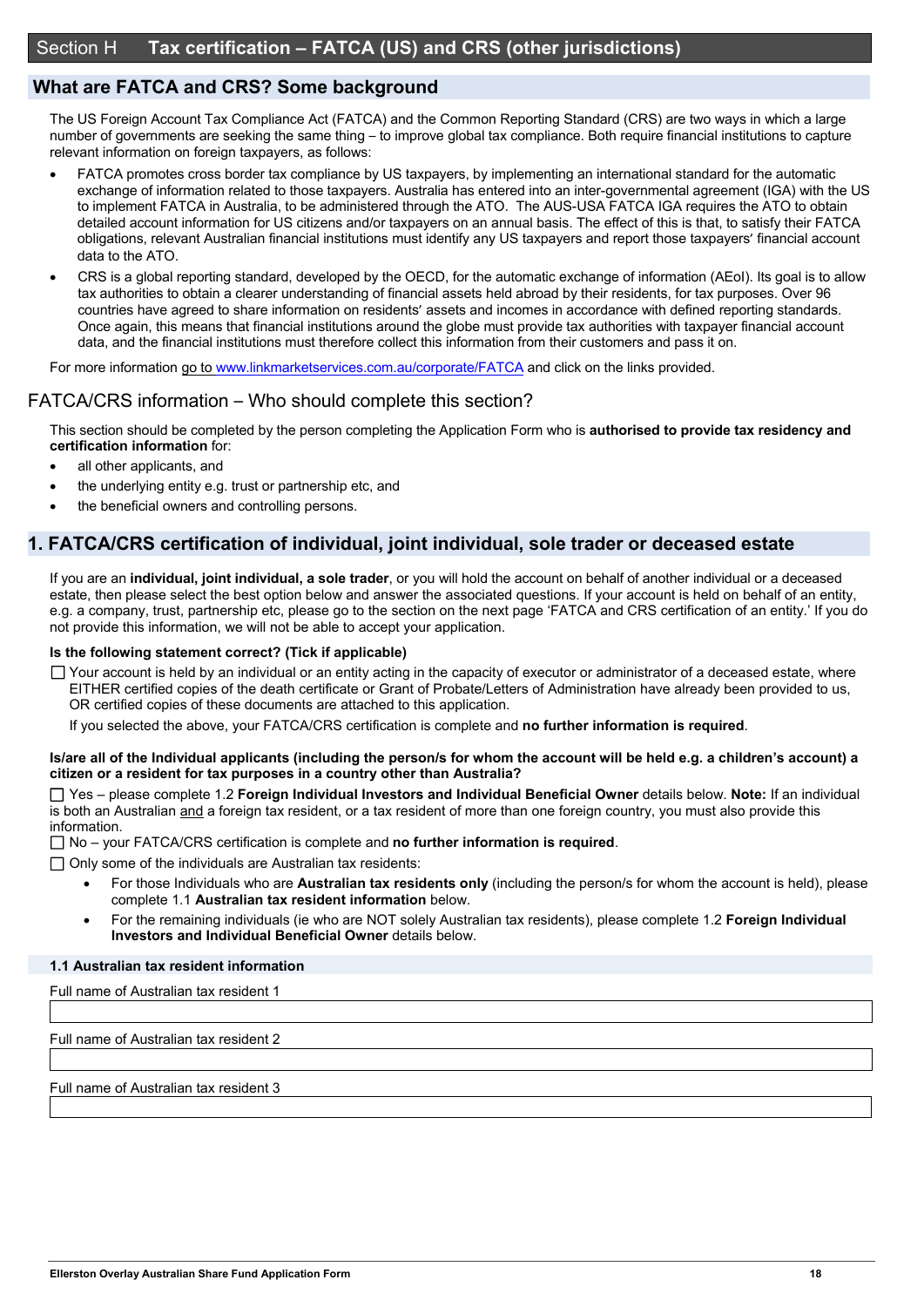## **1.2 Foreign Individual Investor(s) and Individual Beneficial Owner(s) details**

Please provide ALL information, including your foreign TIN (Taxpayer Identification Number), or exclusions, as relevant. Where a TIN is issued by your jurisdiction, failure to provide this information may result in your application not being processed.

| Full name of individual 1                 |                                                       |                                                                            | Date of birth |
|-------------------------------------------|-------------------------------------------------------|----------------------------------------------------------------------------|---------------|
|                                           |                                                       |                                                                            |               |
| Street address (PO Box is NOT acceptable) |                                                       |                                                                            |               |
|                                           |                                                       |                                                                            |               |
| Country 1 of tax residency                | Country 2 of tax residency                            | Country 3 of tax residency                                                 |               |
|                                           |                                                       |                                                                            |               |
|                                           |                                                       |                                                                            |               |
| $\Box$ TIN 1                              | OR $\Box$ Country does not require collection of TINs |                                                                            |               |
|                                           |                                                       | TIN is available but, has not obtained or has not been issued a TIN        |               |
| $\Box$ TIN 2                              |                                                       |                                                                            |               |
|                                           | OR $\Box$ Country does not require collection of TINs |                                                                            |               |
|                                           |                                                       | TIN is available but, has not obtained or has not been issued a TIN        |               |
|                                           |                                                       |                                                                            |               |
| $\Box$ TIN 3                              | OR $\Box$ Country does not require collection of TINs |                                                                            |               |
|                                           |                                                       | TIN is available but, has not obtained or has not been issued a TIN        |               |
| Full name of Individual 2                 |                                                       |                                                                            | Date of birth |
|                                           |                                                       |                                                                            |               |
|                                           |                                                       |                                                                            |               |
| Street address (PO Box is NOT acceptable) |                                                       |                                                                            |               |
|                                           |                                                       |                                                                            |               |
| Country 1 of tax residency                | Country 2 of tax residency                            | Country 3 of tax residency                                                 |               |
|                                           |                                                       |                                                                            |               |
| $\Box$ TIN 1                              | OR $\Box$ Country does not require collection of TINs |                                                                            |               |
|                                           |                                                       | TIN is available but, has not obtained or has not been issued a TIN        |               |
|                                           |                                                       |                                                                            |               |
| $\Box$ TIN 2                              | OR $\Box$ Country does not require collection of TINs |                                                                            |               |
|                                           |                                                       | TIN is available but, has not obtained or has not been issued a TIN        |               |
|                                           |                                                       |                                                                            |               |
| $\Box$ TIN 3                              | OR $\Box$ Country does not require collection of TINs |                                                                            |               |
|                                           |                                                       |                                                                            |               |
|                                           |                                                       | $\Box$ TIN is available but, has not obtained or has not been issued a TIN |               |
| Full name of Individual 3                 |                                                       |                                                                            | Date of birth |
|                                           |                                                       |                                                                            |               |
|                                           |                                                       |                                                                            |               |
| Street address (PO Box is NOT acceptable) |                                                       |                                                                            |               |
|                                           |                                                       |                                                                            |               |
| Country 1 of tax residency                | Country 2 of tax residency                            | Country 3 of tax residency                                                 |               |
|                                           |                                                       |                                                                            |               |
| $\Box$ TIN 1                              | OR $\Box$ Country does not require collection of TINs |                                                                            |               |
|                                           |                                                       | TIN is available but, has not obtained or has not been issued a TIN        |               |
|                                           |                                                       |                                                                            |               |
| $\Box$ TIN 2                              | OR $\Box$ Country does not require collection of TINs |                                                                            |               |
|                                           |                                                       | TIN is available but, has not obtained or has not been issued a TIN        |               |
| $\Box$ TIN 3                              | OR $\Box$ Country does not require collection of TINs |                                                                            |               |
|                                           |                                                       | TIN is available but, has not obtained or has not been issued a TIN        |               |
|                                           |                                                       |                                                                            |               |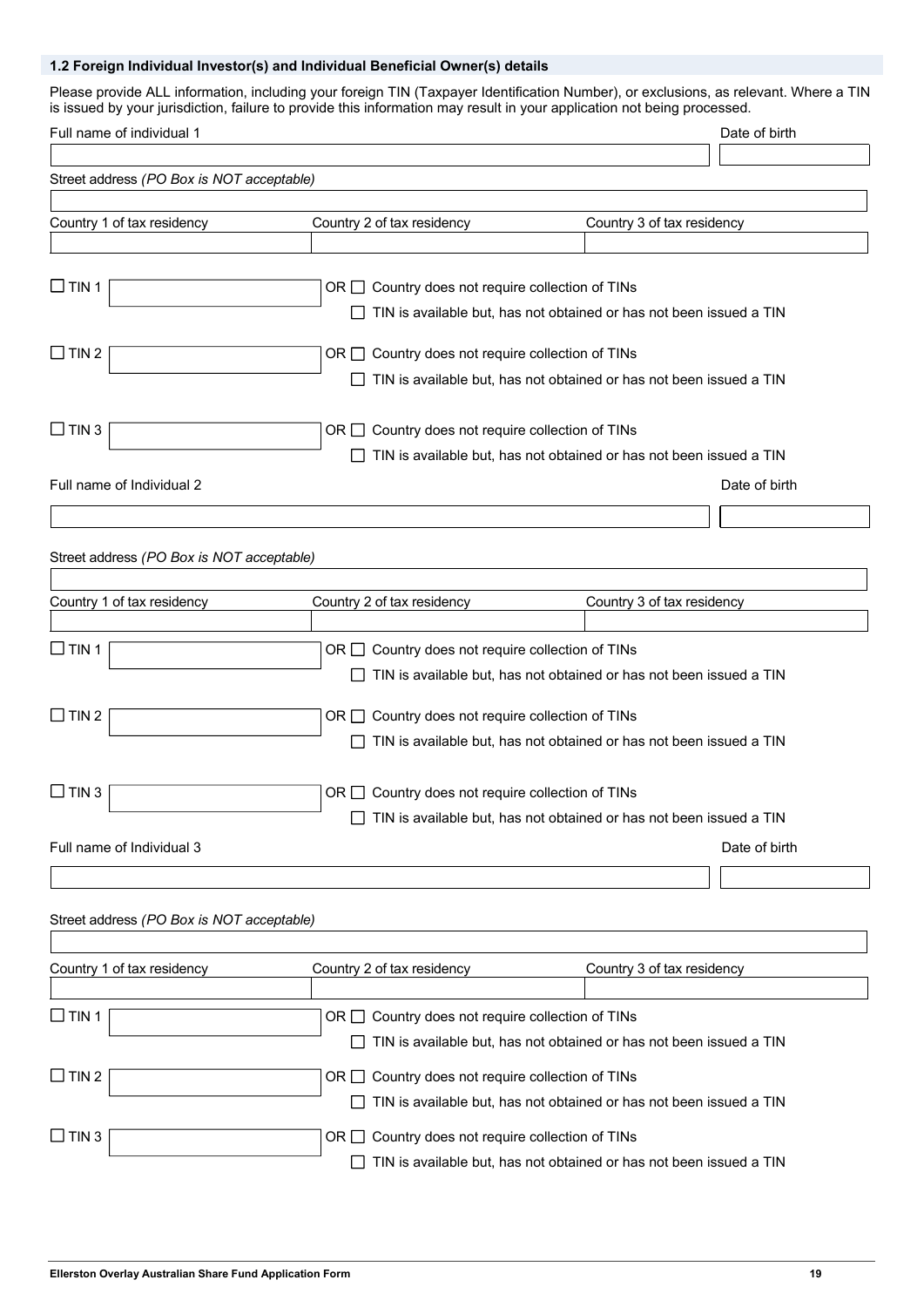#### **2. FATCA and CRS certification of an entity**

If you are an investor that is one of the following:

- **A company or other incorporated body, or**
- **Another type of entity e.g. a trust, partnership, cooperative or association etc, or**
- **An individual/s that will hold the Account on behalf of another entity that is a superannuation fund, trust, partnership, government body, co-operative, association or other type of entity,**

then please select the best option below and answer the associated questions. If you do not provide this information, we will not be able to accept your application.

**The following best describes your organization** (tick one)

 **An Australian regulated superannuation fund** (including a complying SMSF), retirement or pension fund. Please provide aprintout from the ATO's ABN Lookup or APRA that displays the fund's status.

Please provide your ACN, ABN, ARBN or ARSN to complete your certification.

No further information is required.

- **An account held by an entity acting in the capacity of executor or administrator of a deceased estate**, where EITHER certified copies of the death certificate or Grant of Probate/Letters of Administration have already been provided to us, OR certified copies of these documents are attached to this application. If you select this option, your certification is complete and no further information is required.
- **Public Listed Company, Majority Owned Subsidiary of a Public Listed company**, (includes public listed companies or majority owned subsidiaries of listed companies that are not Financial Institutions)

Please provide the name of the market or stock exchange where your company is listed.

Please provide your unique reference code here, eg ASX number, ticker code.

No further information is required.

 **Not a Financial Account.** Certain accounts are NOT considered to be 'Financial Accounts' for the purposes of CRS and **FATCA.** These include:

- An Employee Share Scheme or Trust as defined in the Income Tax Assessment Act 1997
- An Escrow Account established in connection with a court order or judgment, or a sale, exchange, or lease of real or personal property where certain requirements have been met.

If you select this option, your certification is complete and no further information is required.

**Exempt Beneficial Owner.** Under CRS and FATCA, an Exempt Beneficial Owner includes, but is not limited to:

- Australian government organisation or agency
- Reserve Bank of Australia
- International (including intergovernmental) organization

If you select this option, your certification is complete and no further FATCA/CRS information is required.

#### **Financial institution.** Includes:

- Depository institution
- Investment entity
- Specified insurance company
- Custodian institution.

If you select this option, please complete **2.1 Financial Institution** below.

**Non-Financial Entity (NFE) or (NFFE)**. This includes the following entity types:

- Private or proprietary company that is NOT a financial institution
- Public unlisted company that is NOT a financial institution
- Partnership
- Trust
- Co-operative
- Association or club
- Registered or non-registered charitable organization

If you selected this option, please complete **2.2 NFE/NFFE entities** below.

**2.1 Financial Institution** 

| What is your GIIN?  |                                                                                   |
|---------------------|-----------------------------------------------------------------------------------|
|                     | If you do not have a GIIN, what is your financial institution status? (Tick one): |
|                     | $\Box$ Deemed Compliant FFI (foreign financial institution)                       |
| $\Box$ Excepted FFI |                                                                                   |

 $\Box$  Non-participating FFI

 $\Box$  Other (please specify)

|  | the contract of the contract of the contract of the contract of the contract of the contract of |  |
|--|-------------------------------------------------------------------------------------------------|--|
|  |                                                                                                 |  |
|  |                                                                                                 |  |
|  |                                                                                                 |  |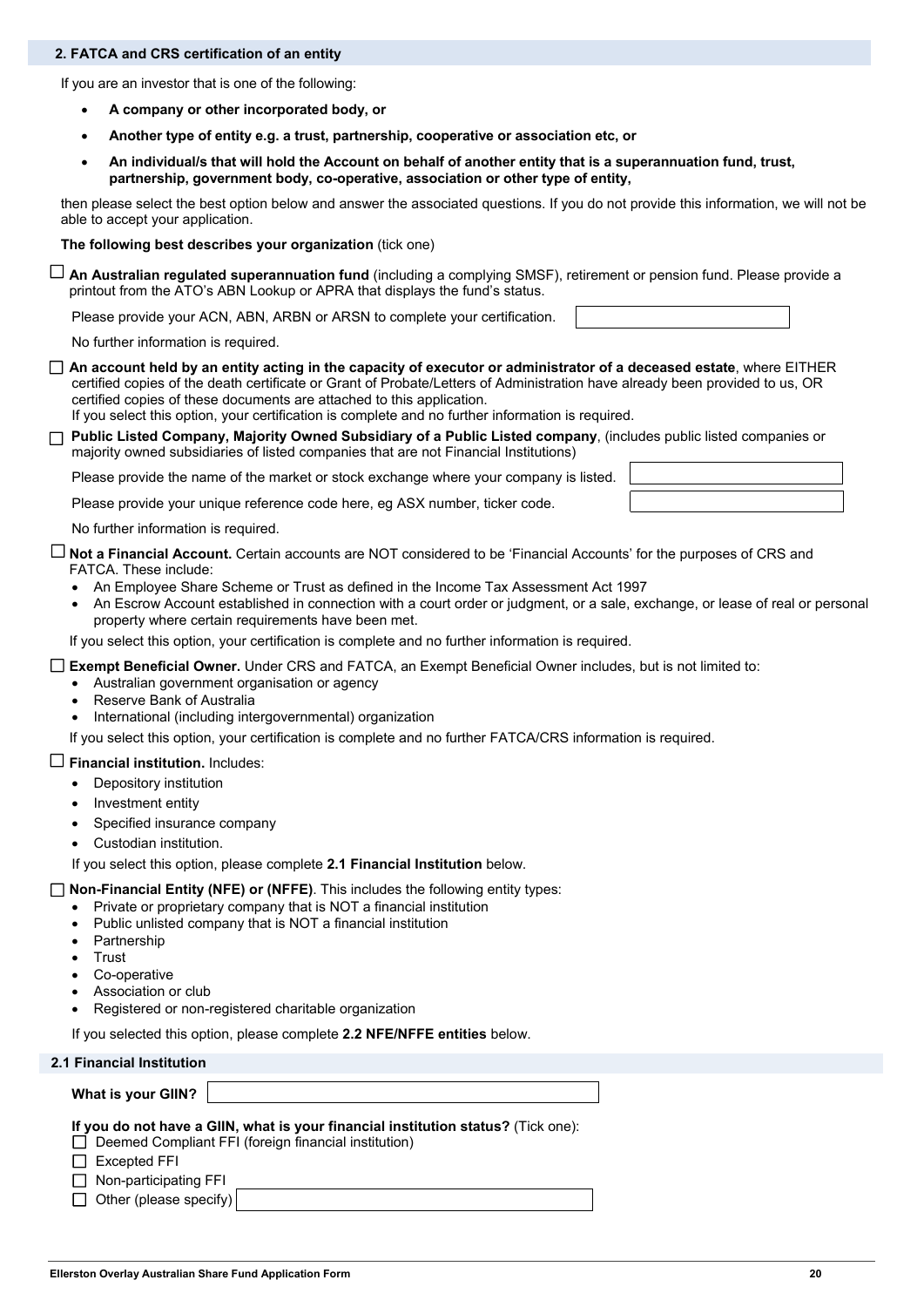#### **Are you an Investment Entity (financial institution) located in a non-CRS participating jurisdiction and professionally managed by another financial institution?**

 $\Box$  Yes  $\Box$  No

If you answered **YES**, please complete the remainder of this section and **2.2 NFE/NFFE entities**.

#### **Is the registered holder of this account also a financial institution?**

 $\Box$  Yes  $\Box$  No

If you answered **Yes**, please provide the GIIN (below) for the registered holder.

| What is holder's GIIN? |                                                                                      |
|------------------------|--------------------------------------------------------------------------------------|
|                        | If holder does not have a GIIN, what is its financial institution status (tick one): |

- $\square$  Deemed Compliant FFI
- $\square$  Excepted FFI
- $\Box$  Non-participating FFI
- $\Box$  Other (please specify)

This completes the required information for Financial Institutions.

#### **2.2 NFE/NFFE entities**

An entity is Active if it derives more than 50% of its income from the sale of goods or services AND it uses more than 50% of its assets to generate income from the sale of goods or services. An NFE is Passive if it does not fit the description of an Active entity, OR is a professionally-managed investment entity located in a non-participating CRS (Common Reporting Standard) jurisdiction.

#### **Is the NFE/NFFE Active or Passive?**

Active If Active, please complete **2.3 Entity foreign tax residency information**

 Passive If Passive, please complete **2.3 Entity foreign tax residency information** and **2.4 Entity foreign beneficial owner(s) or \*\*Controlling Persons details**

**2.3 Entity foreign tax residency information** (tick and/or provide details as indicated)

#### **Is this account holder a US citizen or a resident for tax purposes in a country other than Australia?**

 $\Box$  Yes  $\Box$  No

If you answered **No**, your certification is complete and no further information is required.

If you answered **Yes**, please provide ALL information, including your foreign TIN (Taxpayer Identification Number) or exclusions, as relevant. Where a TIN is issued by your jurisdiction, failure to provide this information may result in your application not being processed.

| Country of tax residency 1                                                                 | Address                                                                                                                                                                                                                                                                  |               |
|--------------------------------------------------------------------------------------------|--------------------------------------------------------------------------------------------------------------------------------------------------------------------------------------------------------------------------------------------------------------------------|---------------|
|                                                                                            |                                                                                                                                                                                                                                                                          |               |
| $\Box$ TIN 1                                                                               | $OR \square$ Country does not require collection of TINs<br>TIN is available but, has not obtained or has not been issued a TIN                                                                                                                                          |               |
|                                                                                            |                                                                                                                                                                                                                                                                          |               |
| $\Box$ TIN 2                                                                               | Country does not require collection of TINs<br>ORII                                                                                                                                                                                                                      |               |
|                                                                                            | TIN is available but, has not obtained or has not been issued a TIN                                                                                                                                                                                                      |               |
|                                                                                            |                                                                                                                                                                                                                                                                          |               |
| $\Box$ TIN 3                                                                               | Country does not require collection of TINs<br>ORII                                                                                                                                                                                                                      |               |
|                                                                                            | TIN is available but, has not obtained or has not been issued a TIN                                                                                                                                                                                                      |               |
|                                                                                            |                                                                                                                                                                                                                                                                          |               |
| 2.4 Entity foreign beneficial owner(s) or ** Controlling Persons details                   |                                                                                                                                                                                                                                                                          |               |
| than Australia?                                                                            | Is/Are any of the beneficial owner(s) or controlling persons a U.S. citizen or a resident for tax purposes in a country other                                                                                                                                            |               |
| $\Box$ Yes $\Box$ No                                                                       |                                                                                                                                                                                                                                                                          |               |
| If you answered No, your certification is complete and no further information is required. |                                                                                                                                                                                                                                                                          |               |
| processed.                                                                                 | If you answered Yes, please provide ALL information, including your foreign TIN (Taxpayer Identification Number) or exclusions, as<br>relevant. Where a TIN is issued by your jurisdiction, failure to provide this information may result in your application not being |               |
| Full name of individual 1                                                                  |                                                                                                                                                                                                                                                                          | Date of birth |
|                                                                                            |                                                                                                                                                                                                                                                                          |               |
| Street address (PO Box is NOT acceptable)                                                  |                                                                                                                                                                                                                                                                          |               |
|                                                                                            |                                                                                                                                                                                                                                                                          |               |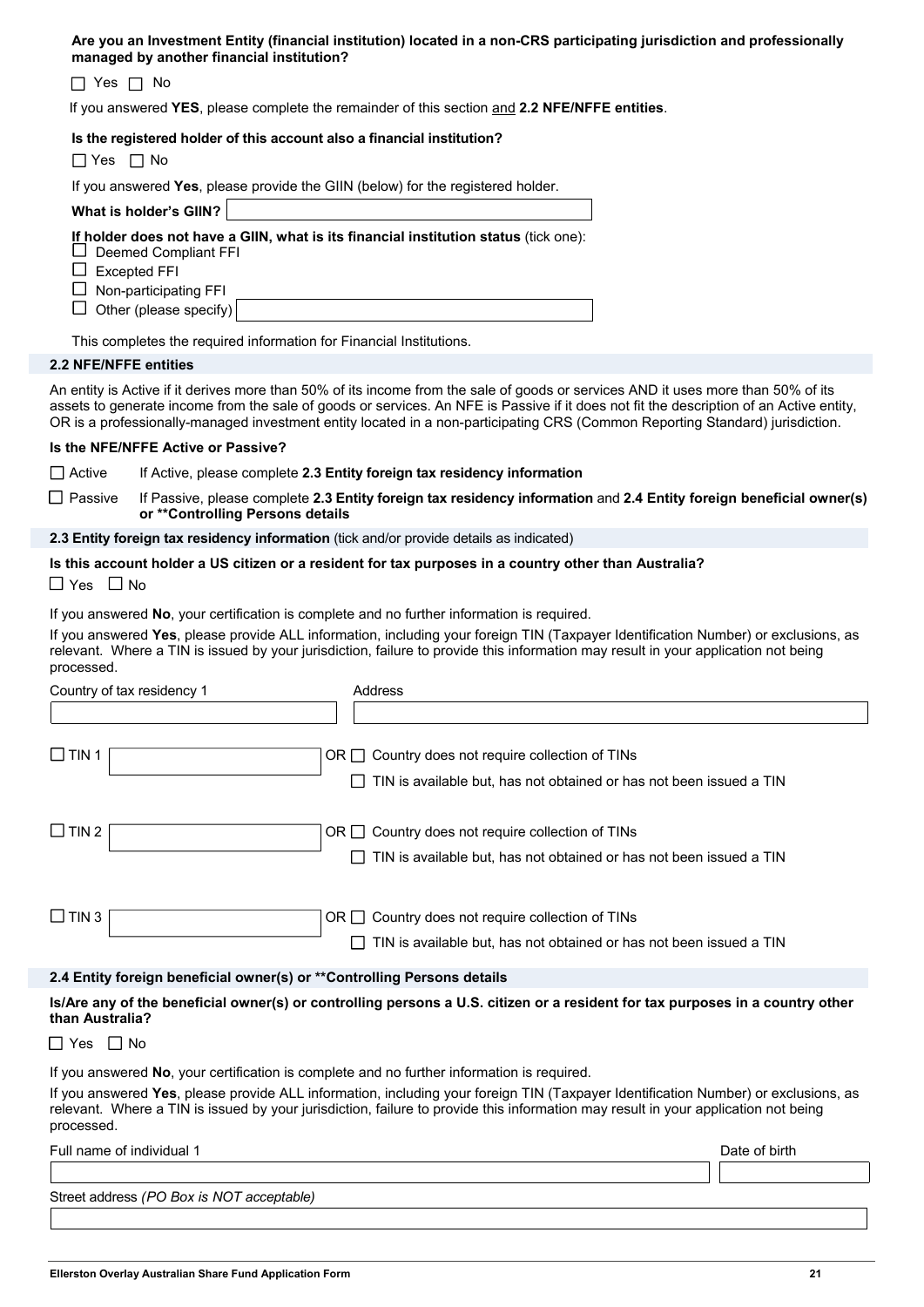| Country 1 of tax residency                | Country 2 of tax residency                                                                                                          | Country 3 of tax residency |               |
|-------------------------------------------|-------------------------------------------------------------------------------------------------------------------------------------|----------------------------|---------------|
|                                           |                                                                                                                                     |                            |               |
| $\Box$ TIN 1                              | OR $\Box$ Country does not require collection of TINs<br>$\Box$ TIN is available but, has not obtained or has not been issued a TIN |                            |               |
| $\Box$ TIN 2                              | OR $\Box$ Country does not require collection of TINs<br>$\Box$ TIN is available but, has not obtained or has not been issued a TIN |                            |               |
| $\Box$ TIN 3                              | OR $\Box$ Country does not require collection of TINs<br>$\Box$ TIN is available but, has not obtained or has not been issued a TIN |                            |               |
| Full name of Individual 2                 |                                                                                                                                     |                            | Date of birth |
| Street address (PO Box is NOT acceptable) |                                                                                                                                     |                            |               |
| Country 1 of tax residency                | Country 2 of tax residency                                                                                                          | Country 3 of tax residency |               |
|                                           |                                                                                                                                     |                            |               |
| $\Box$ TIN 1                              | OR □ Country does not require collection of TINs<br>TIN is available but, has not obtained or has not been issued a TIN             |                            |               |
| $\Box$ TIN 2                              | OR $\Box$ Country does not require collection of TINs<br>TIN is available but, has not obtained or has not been issued a TIN        |                            |               |
| $\Box$ TIN 3                              | OR $\Box$ Country does not require collection of TINs<br>TIN is available but, has not obtained or has not been issued a TIN        |                            |               |
| Full name of Individual 3                 |                                                                                                                                     |                            | Date of birth |
| Street address (PO Box is NOT acceptable) |                                                                                                                                     |                            |               |
|                                           |                                                                                                                                     |                            |               |
| Country 1 of tax residency                | Country 2 of tax residency                                                                                                          | Country 3 of tax residency |               |
| $\Box$ TIN 1                              | Country does not require collection of TINs<br>OR LI<br>TIN is available but, has not obtained or has not been issued a TIN         |                            |               |
| $\Box$ TIN 2                              | OR □ Country does not require collection of TINs<br>TIN is available but, has not obtained or has not been issued a TIN             |                            |               |
| $\Box$ TIN 3                              | Country does not require collection of TINs<br>OR I I<br>TIN is available but, has not obtained or has not been issued a TIN        |                            |               |

\*Capitalised terms used in this section have the meanings defined in the intergovernmental agreement between the Australian and governments to improve international tax compliance and to implement FATCA dated 28 April 2014.

\*\* A Controlling Person means any individual who ultimately beneficially owns 25% or more of an entity or controls the entity, including control through a chain of ownership or by means of control other than direct control.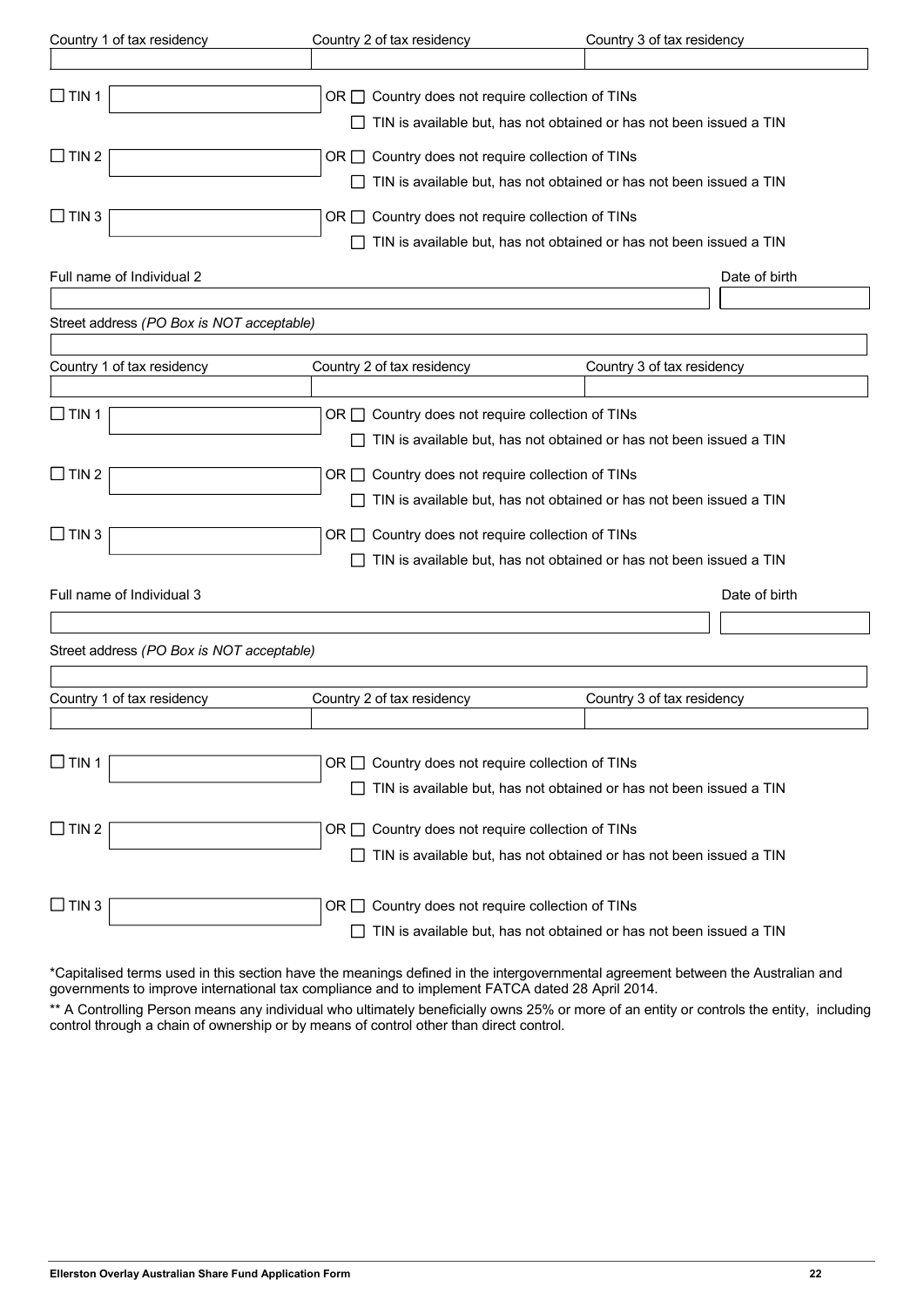## Section I **Subscription terms and conditions**

To subscribe for New Units, an applicant (the **Subscriber**) must execute this Application Form. An application is only accepted on confirmation of acceptance in a Transaction Statement by Ellerston Capital Limited.

The Subscriber agrees to subscribe for New Units on these Subscription Terms and Conditions and in accordance with the Constitution.

#### **1. Definitions**

The following definitions apply to terms in this Appendix 1. Terms not defined in this Appendix have the meaning set out in the Glossary to the Information Memorandum. The principles of interpretation set out in the Glossary of the Information Memorandum also apply in this Application Form.

**Application Form** means this form upon which an application for New Units is made by a Subscriber.

**Application Price** means the sum payable for each New Unit calculated in accordance with this Application Form.

**Custodian** means the custodian (if any) for the Subscriber, named in this Application Form.

**Information Memorandum** means the Ellerston Overlay Australian Share Fund Information Memorandum dated 11 January 2012.

**New Unit** means a new fully paid unit in the Ellerston Overlay Australian Share Fund Units which is the subject of this Application Form.

**Payment Date** means the date, specified by Ellerston Capital Limited in the Transaction Statement on which payment for New Units falls due.

**Transaction Statement** means the notice given by Ellerston Capital Limited to the Subscriber specifying the amount for which the Application has been accepted and the Payment Date.

**Register** means the register of members kept on behalf of Ellerston Capital Limited as responsible entity of Ellerston Overlay Australian Share Fund by Link Market Services Limited.

**Subscription Terms and Conditions** means these terms and conditions on which applications for New Units are made and agreed to by the Subscriber.

#### **2. Subscriber to procure performance by custodian**

Where a Subscriber nominates a Custodian and the Custodian becomes a Unitholder, the Subscriber undertakes to procure that the Custodian, as Unitholder, performs the obligations and observes the restrictions imposed on it under this Application Form.

#### **3. Application for New Units**

- a) By lodging the Application Form, the Subscriber irrevocably applies for New Units, at the Application Price, up to the aggregate amount as set out in the Subscriber's Application Form (**Application Amount**) with the number of New Units being rounded down to the next whole number.
- b) The Application Amount is not payable on lodgement of the Application Form.
- c) If the Subscriber's Application is accepted in whole or in part, Ellerston Capital Limited will send the Subscriber a Transaction Statement setting out the amount in respect of which the Application has been accepted.
- d) A Subscriber's commitment is valid and enforceable against the Subscriber from the date on which the Subscriber's Application is accepted (**Effective Date**).
- e) The Subscriber must pay the Subscription Amount to Pacific Custodians Pty Limited Ellerston Overlay Australian Share Fund on the Payment Date.

#### **4. Indemnity**

The Subscriber indemnifies Ellerston Capital Limited and each of its officers, employees, advisers and agents (the **Indemnified Parties**) against all Claims and Liabilities (including legal costs on a full indemnity basis) incurred or suffered by or brought by or made or recovered against the Indemnified Parties in connection with, or arising out of, any breach of any provision of these Subscription Terms and Conditions by the Subscriber.

#### **5. Subscriber's acknowledgement**

The Subscriber acknowledges and agrees that in considering whether or not to apply for New Units and in proceeding to engage in due diligence enquiries, it did so on the basis that the Information Memorandum it received containing information concerning the Ellerston Overlay Australian Share Fund expressly excluded any reliance on information given to the Subscriber or statements or representations of Ellerston Capital Limited;

- a) The Subscriber represents and warrants to Ellerston Capital Limited that:
	- (i) in conducting due diligence, and subscribing for New Units, the Subscriber did not and does not rely on any statement, representation, warranty, condition, forecast or other conduct which may have been made by or on behalf of Ellerston Capital Limited including, to avoid doubt, the Information Memorandum;
	- (ii) it has had the opportunity to conduct due diligence and has satisfied itself in relation to matters arising from the due diligence;
	- (iii) it understands, acknowledges and accepts the risks and uncertainties of the industry in which the Ellerston Overlay Australian Share Fund operates and the general economic risks that impact on, or could reasonably be expected to impact on the Ellerston Overlay Australian Share Fund, its assets, results, operations and prospects;
	- $(iy)$  irrespective of whether or not the due diligence was as full or exhaustive as the Subscriber would have wished, it has nevertheless, independently and without the benefit of any inducements, representations or warranties from Ellerston Capital Limited or any of its respective directors, officers, employees, agents or advisers, determined to enter into this Application Form; and
	- (v) the disclosures regarding the Ellerston Overlay Australian Share Fund including the information, forecasts and statements of intent contained in material provided to the Subscriber, and made in management presentations, are accepted by the Subscriber based on their own enquiries and understanding.
- b) The Subscriber acknowledges and agrees that, to the extent permitted by law, none of Ellerston Capital Limited or any of its respective directors, officers, employees, agents or advisers:
	- (i) has made or makes any representation or warranty as to the accuracy or completeness of any disclosure or the provision of any information;
	- (ii) accepts any duty of care in relation to the Subscriber in respect of any such information; and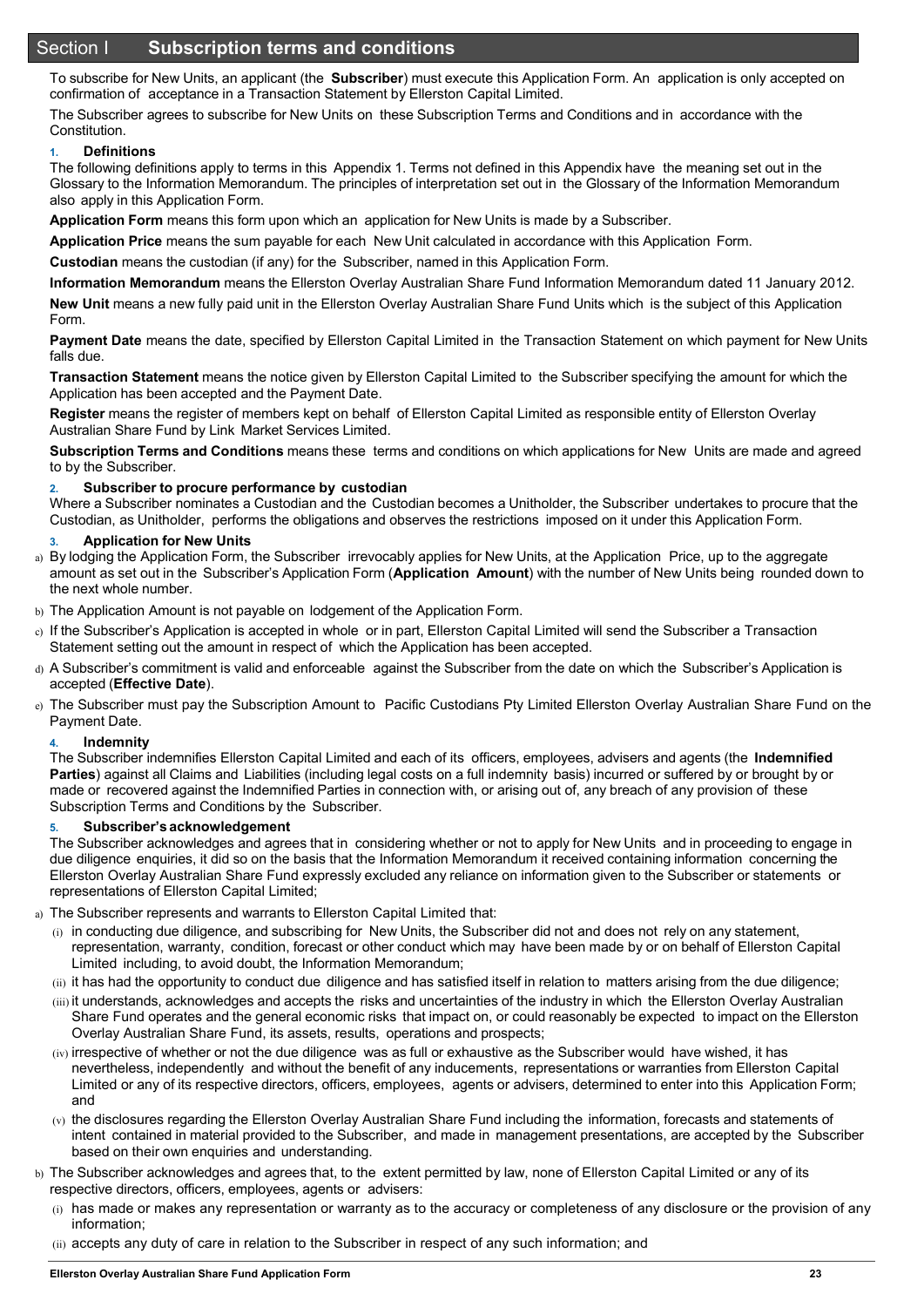(iii) is to be liable to the Subscriber if, for whatever reason, any such information is or becomes inaccurate, incomplete or misleading in any particular way.

- c) Subject to any law to the contrary, all terms conditions, warranties and statements, whether expressed, implied, written, oral, collateral, statutory or otherwise, are excluded, and Ellerston Capital Limited and its respective directors, officers, employees, agents and advisers disclaim all Liabilities in relation to them to the maximum extent permitted by law.
- d) The Subscriber acknowledges that:
- (i) it has read and understood, the Information Memorandum;

(ii) Ellerston Capital Limited has issued the Information Memorandum and other information and materials relating to the offer, and has made the invitation to apply for Units in the Ellerston Overlay Australian Share Fund only in its capacity as responsible entity of the Ellerston Overlay Australian Share Fund, and in no other capacity, and its liability is limited to and can be enforced to the extent to which it can be and is in fact satisfied out of property of the Ellerston Overlay Australian Share Fund from which Ellerston Capital Limited is actually indemnified for the liability. This limitation of Ellerston Capital Limited's liability applies to all liabilities and obligations of Ellerston Capital Limited in any way connected with any representation, warranty, conduct, omission, document or transaction related to the Ellerston Overlay Australian Share Fund and the invitation to apply for Units in the Ellerston Overlay Australian Share Fund.

#### **6. Representations and warranties by Subscriber**

The Subscriber represents and warrants to Ellerston Capital Limited that each of the following statements is true, accurate and not misleading as at the date of the Application Form and the Payment Date:

- a) its execution, delivery and performance of this Application including the Subscription Terms and Conditions does not violate its constitution (or other constituent documents);
- b) it is a validly existing entity under the laws of its place of incorporation or establishment;
- c) it has the corporate power to enter into and perform its obligations under this Application Form and to carry out the transactions contemplated thereby;
- d) it has taken all necessary corporate action to authorise its entry into the execution, delivery and performance of this Application Form and to carry out the transactions contemplated by this Application Form;
- e) this Application Form is a valid and binding obligation on it;
- $<sub>0</sub>$  if situated outside Australia, it is a person to whom an invitation or offer to subscribe for New Units in the manner contemplated by</sub> the Information Memorandum and this Application Form is permitted by the laws of the jurisdiction in which it is situated and it is a person to whom the New Units can lawfully be offered and issued to under all applicable laws, without the need for any registration, formality or lodgement and it satisfies the requirements in the applicable jurisdictions and makes the warranties and representations set in clauses 9 to 11 below;
- $g$ ) in subscribing for New Units, it is in compliance with all relevant laws and regulations (including, without limitation, the requirements of the Australian Corporations Act.
- h) neither its entry into nor the performance by it of this Application Form nor any transaction contemplated under this Application Form violates in any material respect any provision of any judgment binding on it, its constituent documents, any law or any document, agreement or other arrangement binding on it or its assets; and
- i) it agrees to provide Ellerston Capital Limited with any other information or material that is reasonably required to establish the Subscriber's authority to apply for and acquire New Units and its compliance with applicable laws or to enable Ellerston Capital Limited to comply with its Anti-Money Laundering Policy.

#### **7. Additional representations where the Subscriber is a trustee**

On execution of this Application Form where the Subscriber is a trustee, it represents and warrants to Ellerston Capital Limited that each of the following statements is true, accurate and not misleading as at the date of the Application Form and the Payment Date:

- a) it is empowered by the trust deed establishing the trust under which it is appointed as trustee (Trust Deed) to enter into and perform its obligations under Application Form and to carry out the acts and transactions contemplated by this Application Form;
- b) all necessary resolutions have been duly passed and all consents, approvals and other procedural matters have been obtained or attended to as required by the Trust Deed;
- c) it is the sole trustee of the trust;
- d) no property of the trust is liable to be re settled or set aside or transferred to any other trust;
- e) the trust has not been terminated, nor has any event for the vesting of the assets of the trust occurred;
- $f<sub>1</sub>$  subject to the terms of the Trust Deed and limitations which may be imposed by general law, its right of indemnity out of, and lien over, the assets of the trust have not been limited in any way. To the best of its knowledge, it has no liability which may be set off against that right of indemnity; and
- g) to the best of its knowledge, it has complied with all obligations and duties under the Trust Deed and at law where failure to comply would have a material adverse effect on its ability to perform under this Application Form.
- h) You are acquiring the New Units for your own account for investment purposes only and not with a view to resale or distribution.

#### **8. Notices**

Each communication (including each notice, consent, approval, request and demand) under or in connection with this Application Form:

- a) must be in writing;
- b) must be addressed as follows (or as otherwise notified by that Party to each other Party from time to time).

#### **Ellerston Capital Limited c/o Link Market Services** PO Box 3721 Rhodes, NSW 2138 Telephone: 1800 992 149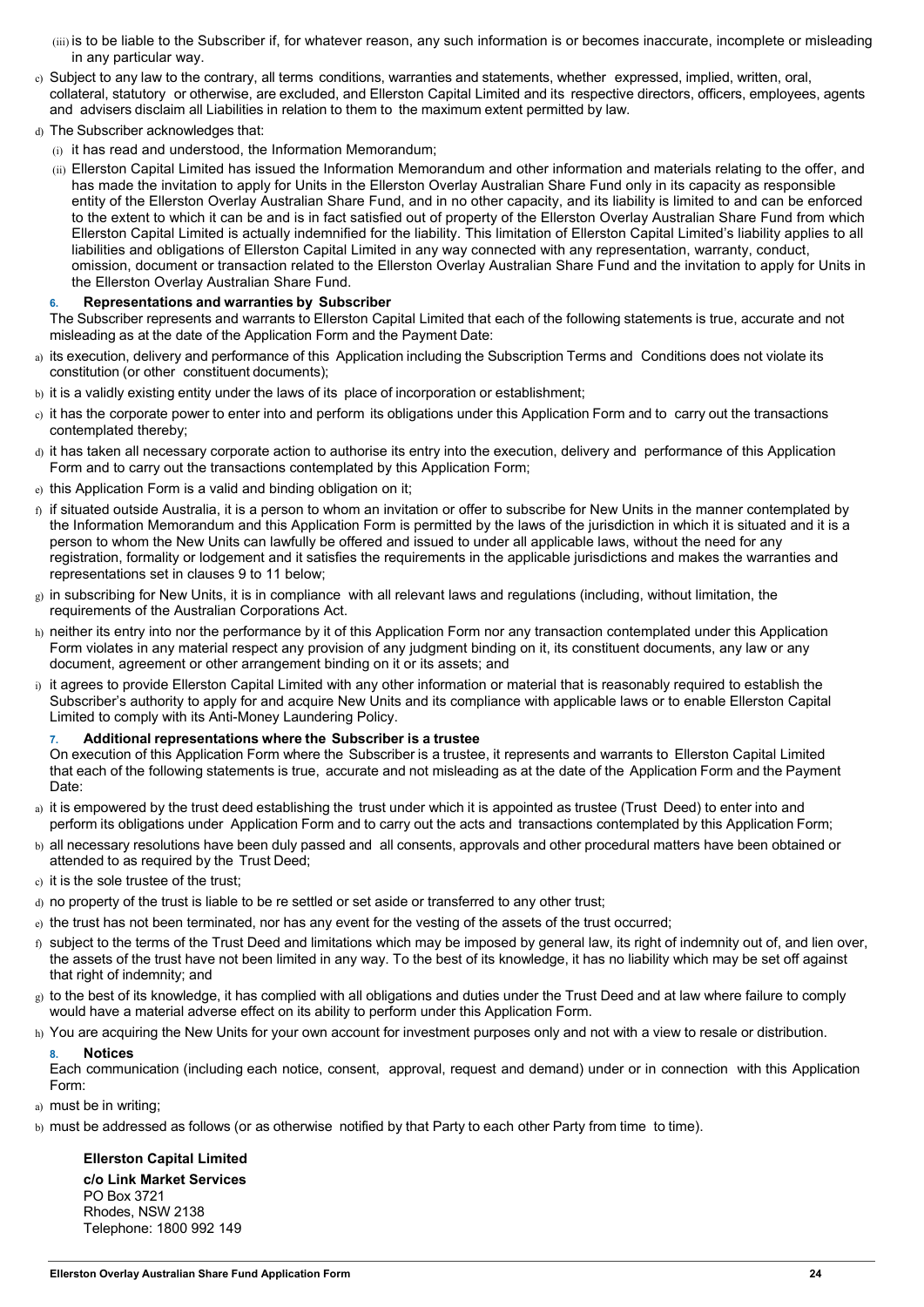#### **Subscriber**

Address provided by the Subscriber on the Application Form

- c) must be signed by the Party making it or (on that Party's behalf) by the solicitor for, or any attorney, director, secretary or authorised agent of, that Party;
- d) must be delivered by hand or posted by prepaid post to the address, or sent by fax to the number, of the addressee, in accordance with clause 16(b); and
	- $(i)$  is taken to be received by the addressee: (in the case of prepaid post sent to an address in the same country) on the third day after the date of posting;
	- (ii) (in the case of prepaid post sent to an address in another country) on the fifth day after the date of posting by airmail;
	- (iii) (in the case of fax) at the time in the place to which it is sent equivalent to the time shown on the transmission confirmation report produced by the fax machine from which it was sent; and
	- $(iv)$  (in the case of delivery by hand) on delivery, but if the communication is taken to be received on a day that is not a business day or after 5.00pm, it is taken to be received at 9.00am on the next business day.

## **9. General**

#### 9.1 Governing law

This Application Form is governed by and must be construed according to the law applying in New South Wales.

#### 9.2 Jurisdiction

Each Party irrevocably:

- a) submits to the non-exclusive jurisdiction of the courts of New South Wales, and the courts competent to determine appeals from those courts, with respect to any proceedings that may be brought at any time relating to this Application Form; and
- b) waives any objection it may now or in the future have to the venue of any proceedings, and any claim it may now or in the future have that any proceedings have been brought in an inconvenient forum, if that venue falls within clause 17.2(a).

#### 9.3 Amendments

The Subscription Terms and Conditions may only be varied by or on behalf of Ellerston Capital Limited and the Subscriber in writing.

## 9.4 Waiver

- a) Failure to exercise or enforce, or a delay in exercising or enforcing, or the partial exercise or enforcement of, a right, power or remedy provided by law or under this Application Form by a party does not preclude, or operate as a waiver of, the exercise or enforcement, or further exercise or enforcement, of that or any other right, power or remedy provided by law or under this Application Form.
- b) A waiver or consent given by a party under this Application Form is only effective and binding on that Party if it is given or confirmed in writing by that party.
- c) No waiver of a breach of a term of this Application Form operates as a waiver of another breach of that term or of a breach of any other term of this Application Form.

#### 9.5 Further acts and documents

Each party must promptly do all further acts and execute and deliver all further documents (in form and content reasonably satisfactory to that party) required by law or reasonably requested by the other party to give effect to this Application Form.

#### 9.6 Consents

Consent required under this Application Form from a party may be given or withheld, or may be given subject to any conditions, as that Party (in its absolute discretion) thinks fit, unless this Application Form expressly provides otherwise.

#### 9.7 Assignment

A party cannot assign, novate or otherwise transfer any of its rights or obligations under this Application Form without the prior consent of the other party.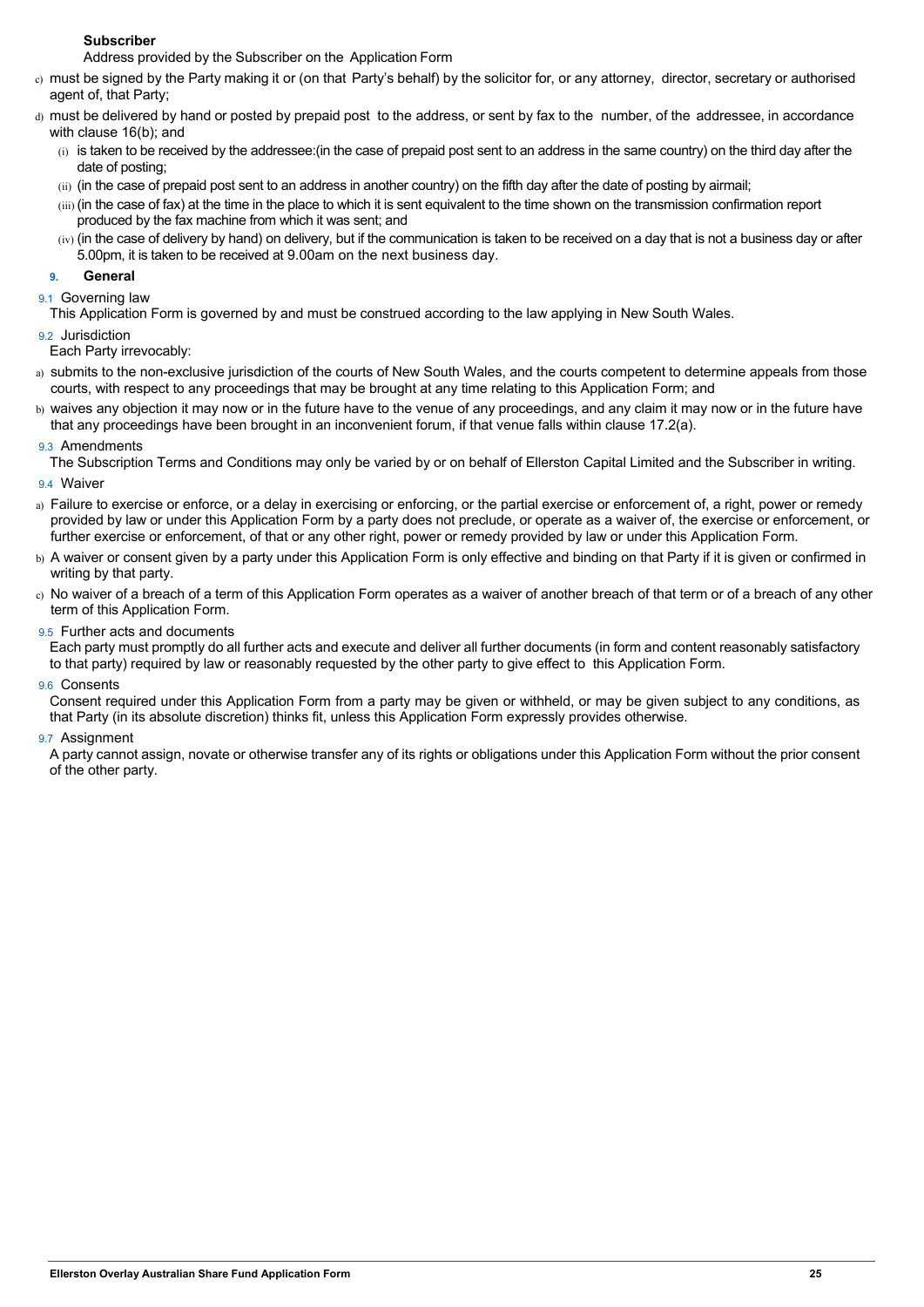## Section J **Declarations and signatures**

All parties must sign for joint applications. If signed under Power of attorney, the attorney must enclose a certified copy of the Power of Attorney and declare that he / she has not received notice of revocation of that power. The Power of Attorney must also enclose a certified copy of their driver's licence or passport, proof of identity or age card. If the application is for a company, two directors or a director and secretary must sign, unless the company is a sole director company, in which case the sole director only must sign.

#### **I / we acknowledge that by signing below:**

I / we declare that the details given in this application form are true and correct. I / we acknowledge that by signing this application form, I / we:

- a. agree to become bound by the provisions of the Constitution of the Fund, as may be amended from time to time;
- b. understand that you may need to contact me and that I may need to provide additional information to meet the requirements of the Anti‑Money Laundering and Counter-Terrorism Financing legislation; and
- c. agree to subscribe for New Units on the Subscription Terms and Conditions set out in Section K of this Application Form including by providing the representations and warranties set out therein.

#### **I/We acknowledge that I/we understand that:**

- a. units in the Fund do not represent deposits or other liabilities of Ellerston Capital Limited or any other member of the Ellerston Capital Limited group;
- b. investing in the Fund is subject to investment risk, including possible delays in repayment and loss of income and principal invested; and
- c. neither Ellerston Capital Limited nor any other entity guarantees the performance of the Fund or the repayment of capital invested in the Fund.

#### **I / we acknowledge that by signing this application form:**

a. I / we agree to provide any additional information and/or documentation required by Ellerston Capital Limited for FATCA/CRS purposes (in addition to that provided in Section H of this form) upon request, and to inform Ellerston Capital Limited if a change in circumstances means that any of the information or documentation provided is no longer correct.

| Dated:                                                                                |           |                         |                            |
|---------------------------------------------------------------------------------------|-----------|-------------------------|----------------------------|
| Name of investor 1                                                                    |           | Signature of investor 1 |                            |
|                                                                                       |           |                         |                            |
| Tick capacity (mandatory for companies)                                               |           |                         |                            |
| $\Box$ Sole Director $\Box$ Director $\Box$<br>Secretary                              |           |                         |                            |
| Name of investor 2                                                                    |           | Signature of investor 2 |                            |
| Tick capacity (mandatory for companies)                                               |           |                         |                            |
| Sole Director □ Director □ Secretary                                                  |           |                         |                            |
| <b>Power of Attorney</b>                                                              |           |                         |                            |
| Executed by and on behalf of                                                          |           |                         |                            |
|                                                                                       |           |                         |                            |
| by its attorney:                                                                      |           |                         |                            |
| Attorney name                                                                         |           | Attorney signature      |                            |
| in the presence of:                                                                   |           |                         |                            |
|                                                                                       |           |                         |                            |
| Witness name                                                                          |           | Witness signature       |                            |
| Attorney's residential address (mandatory)                                            |           |                         |                            |
| PO Box / RMB / Locked bag/care of (c/-) property name / building name (if applicable) |           |                         |                            |
|                                                                                       |           |                         |                            |
| Suite no./unit no./level no. and street address                                       |           |                         | Town/suburb                |
|                                                                                       |           |                         |                            |
| <b>State</b>                                                                          | Post code |                         | Country (if not Australia) |
|                                                                                       |           |                         |                            |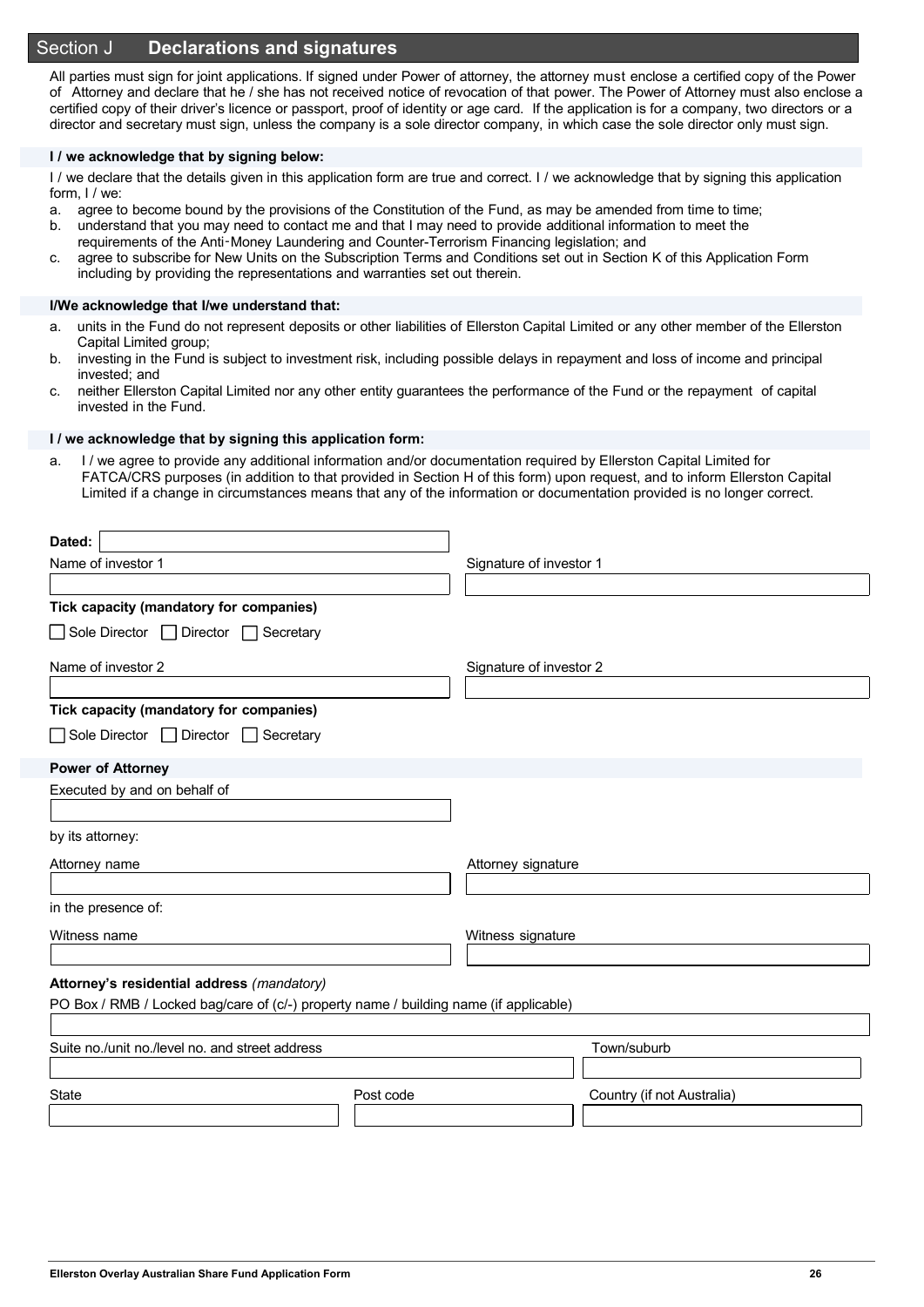Please read this section CAREFULLY to ensure you include the required documents with your application, and tick the documents you are providing below.

#### **Important notes:**

- **Foreign language documents:** MUST be accompanied by an English translation prepared by an accredited translator.
- **Providing certified copies:** Where a certified copy is required, the investor should ensure that the requisite certification is signed by a suitably qualified person.

## **Individuals, sole traders, individual trustees or partners, beneficial owners or individual governing member of an association or registered co-operatives, or beneficiaries (if required)**

**Please complete EITHER Option 1 OR Option 2 and attach the applicable documents to your application. Note that, for an applicant who is a natural person or a beneficiary (if required), a document provided must not have expired, other than in the case of a passport issued by the Commonwealth that has expired in the last two years.** 

#### **Option 1: Please attach at least ONE certified document from the list below**

#### **Primary photographic identity document:**

Driver's licence or permit under a State/Territory government or an equivalent authority of a foreign country.

- $\Box$  Australian passport (current or expired within the last two years).
- $\Box$  Foreign passport or travel document that has a photograph and signature of the individual.
- $\Box$  Proof of age card provided by a State or Territory government.
- $\Box$  National identity card issued by a foreign government that has a photograph and signature of the individual.

#### **OR**

#### **Option 2: Please attach at least ONE primary non-photographic certified document and at least ONE certified secondary document from the lists below**

## **Primary non-photographic identity document:**

- $\Box$  Australian birth certificate or birth extract.
- Australian citizenship certificate.
- $\Box$  Foreign citizenship certificate.
- $\Box$  Foreign birth certificate.
- **Centrelink Pension Card or Centrelink Healthcare Card.**

#### **AND**

#### **Secondary non-photographic identity document:**

- $\Box$  A financial benefit document issued by the Commonwealth. State or Territory in the last 12 months that contains the name and address of the individual.
- $\Box$  An income tax assessment notice issued in the last 12 months that contains the name and address of the individual.
- A local government notice (e.g. rates notice) or utilities notice (e.g. gas or electricity bill) issued with the last 3 months.

## **Public companies**

#### **Each of the following:**

- A recent company extract from ASIC (or overseas company regulator) or certificate of incorporation.
- $\Box$  Specimen signatures of authorised signatories who are permitted to transact on the investment.
- If listed on a stock exchange, a list of names and addresses of shareholders holding 10% or more of the issued share capital.
- Where the company is not regulated by ASIC or an overseas regulator, individual shareholders holding more than 25% of issued share capital must produce the documentation listed above for Individual Applicants.

#### **Proprietary companies**

#### **Each of the following:**

- A recent company extract from ASIC (or overseas company regulator) or certificate of incorporation.
- $\Box$  Specimen signatures of authorised signatories who are permitted to transact on the investment.
- $\Box$  A list of names and addresses of shareholders holding 10% or more of the issued share capital.
- $\Box$  Where the company is not regulated by ASIC or an overseas regulator, individual shareholders holding more than 25% of issued share capital must produce the documentation listed above for Individual Applicants.